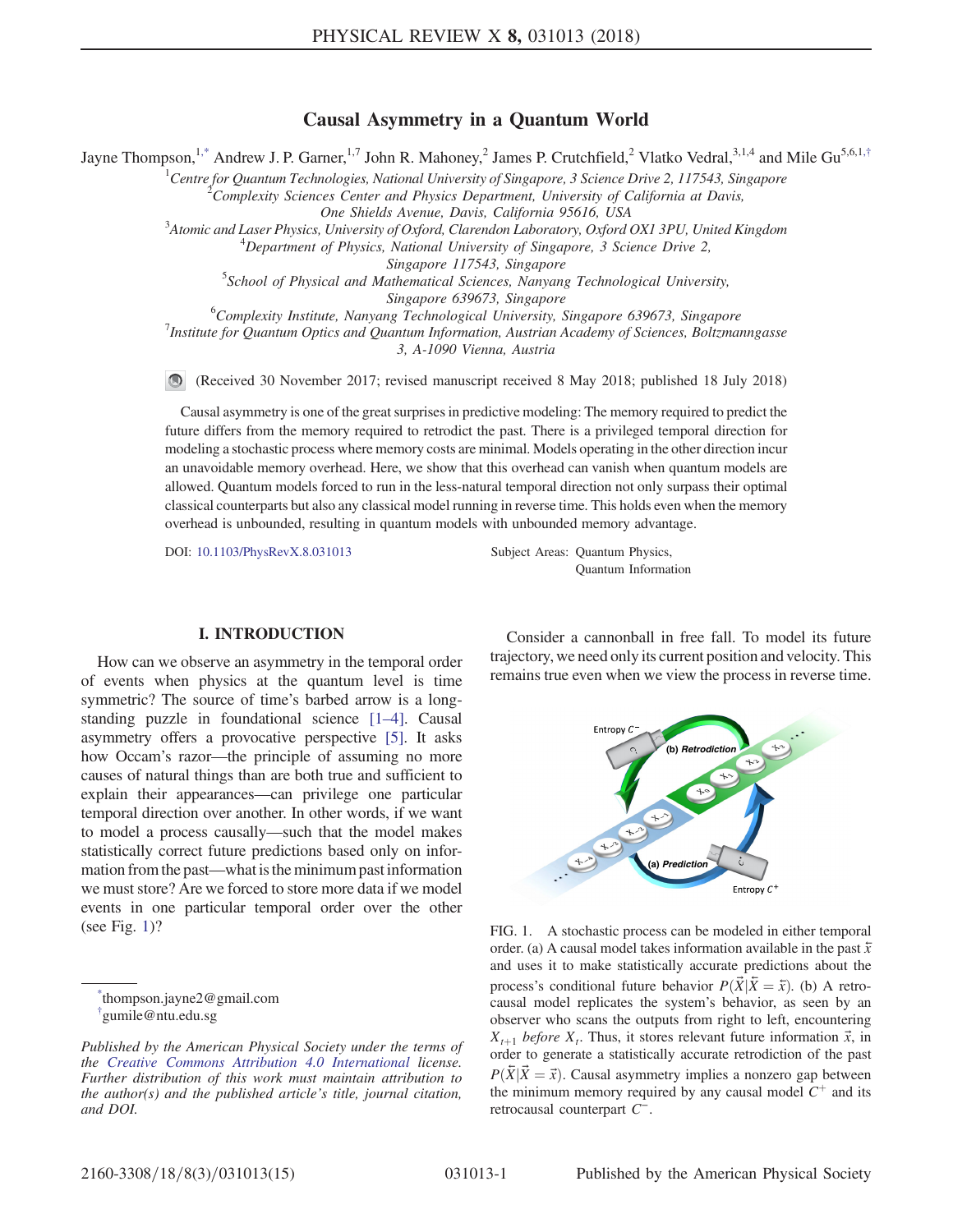This exemplifies causal symmetry. There is no difference in the amount of information we must track for prediction versus retrodiction. However, this is not as obvious for more complex processes. Take a glass shattering upon impact with the floor. In one temporal direction, the future distribution of shards depends only on the glass's current position, velocity, and orientation. In the opposite direction, we may need to track relevant information regarding each glass shard to infer the glass's prior trajectory. Does this require more or less information? This potential divergence is quantified in the theory of computational mechanics [\[6\]](#page-12-2). It is not only generally nonzero, but it can also be unbounded. This phenomenon implies that a simulator operating in the "less-natural" temporal direction is penalized with potentially unbounded memory overhead and is cited as a candidate source of time's barbed arrow [\[5\].](#page-12-1)

These studies assumed that all models are implemented using classical physics. Could the observed causal asymmetry be a consequence of this classicality constraint? Here, we first consider a particular stochastic process that is causally asymmetric. We determine the minimal information needed to model the same process in forward versus reverse time using quantum physics, and we prove that these quantities exactly coincide. More generally, we present systematic methods to model any causally asymmetric stochastic process quantum mechanically. Critically, the resulting quantum models not only use less information than any classical counterpart but also than any classical model of the time-reversed process. Thus, quantum models can field a memory advantage that always exceeds the memory overhead incurred by causal asymmetry. Our work indicates that this overhead can emerge when imposing classical causal explanations. These results remain true even in cases where causal asymmetry becomes unbounded.

### II. BACKGROUND

### A. Framework

Consider a system that emits an output  $x_t$  governed by some random variable  $X_t$  at each discrete point in time t. This behavior can be described by a stochastic process  $P$ —a joint probability distribution  $P(\bar{X}, \bar{X})$  that correlates past behavior,  $\overline{X} = ... X_{-2}X_{-1}$ , with future expectations,  $\vec{X} = X_0 X_1 \dots$  Each instance of the past  $\vec{x} = \dots x_{-2} x_{-1}$ exhibits a conditional future  $\vec{x} = x_0 x_1 ...$  with probability  $P(\vec{X} = \vec{x} | \vec{X} = \vec{x})$ .

Suppose that a model for this system can replicate this future statistical behavior using only  $H$  bits of past information. Then, this model can be executed by encoding the past  $\bar{x}$ into a state  $s(\bar{x}) \in S$  of a physical system  $\Xi$  of entropy H, such that repeated application of a systematic action  $\mathcal M$  on  $\Xi$ sequentially generates  $x_0, x_1, \ldots$  governed by the conditional future  $P(\vec{X}|\vec{X} = \vec{x})$ . The model is *causal* if, at each instance of time, all the information Ξ contains about the future can be obtained from the past [\[7\]](#page-12-3). Implementing it on a computer then gives us a statistically faithful simulation of the process's realizations. The simplest causal model for a process  $P(\bar{X}, \bar{X})$ is the model that minimizes H.

The statistical complexity  $C^+$  is defined as the entropy H of this simplest model—it is the minimal amount of past information needed to make statistically correct future predictions [\[13,14\]](#page-12-4). This measure is used to quantify structure in diverse settings [15–[17\],](#page-12-5) including hidden variable models emulating quantum contextuality [\[18\]](#page-12-6). Here,  $C^+$  also fields thermodynamic significance, having been linked to the minimal heat dissipation in stochastic simulation and the minimal structure a device needs to fully extract free energy from nonequilibrium environments [19–[22\].](#page-12-7)

Causal asymmetry captures the discrepancy in statistical complexity when a process is viewed in forward versus reverse time [\[23\].](#page-13-0) Consider an observer that encounters  $X_{t+1}$ before  $X_t$ . Their observations are characterized by the timereversed stochastic process  $\mathcal{P}^- = P^-(\bar{Y}, \bar{Y})$  where past and future are interchanged, such that  $\overline{Y} = ... X_1 X_0$ , while  $\overrightarrow{Y} =$  $X_{-1}X_{-2}...$  and  $Y_t = X_{-(t+1)}$ . A causal model for the timereversed process then corresponds to a retrocausal model for the forward process  $P(\bar{X}, \bar{X})$ . It generates a statistically accurate retrodiction of the conditional past  $P(\bar{X}|\bar{X} = \bar{x})$ , using only information contained in the future  $\vec{x}$ . The statistical complexity of this time-reversed process C<sup>−</sup> (referred to as the retrodictive statistical complexity for  $P$ ) quantifies the minimal amount of causal information we must assign to model  $P(\bar{X}, \bar{X})$  in order of decreasing t. Causal asymmetry captures the divergence  $\Delta C =$  $|C^- - C^+|$ . When  $\Delta C > 0$ , a particular temporal direction is privileged, such that modeling the process in the other temporal direction incurs a memory overhead of  $\Delta C$ .

Note that the definitions above are entropic measures and thus take operational meaning at the i.i.d. limit—i.e., modeling N instances of a stochastic process with statistical complexity  $C^+$  requires  $NC^+$  bits of past information, in the limit of large N. While this is the most commonly adopted measure in computational mechanics, single-shot variants do exist. The topological state complexity  $D^+$  is particularly noteworthy [\[13\]](#page-12-4). It captures the minimum number of dimensions (max entropy)  $\Xi$  must have to generate future statistics. A single-shot variant of causal asymmetry can thus be defined by the difference  $\Delta D =$  $|D^-\, - D^+|$  between the topological state complexities of  $\mathcal{P}^+$  and  $\mathcal{P}^-$ . Here, we focus on statistical complexity for clarity. However, many of our results also hold in this single-shot regime. We return to this when relevant.

### B. Classical models

Prior studies of causal asymmetry assumed all models were classical. In this context, causal asymmetry can be explicitly demonstrated using  $\varepsilon$ -machines, the provably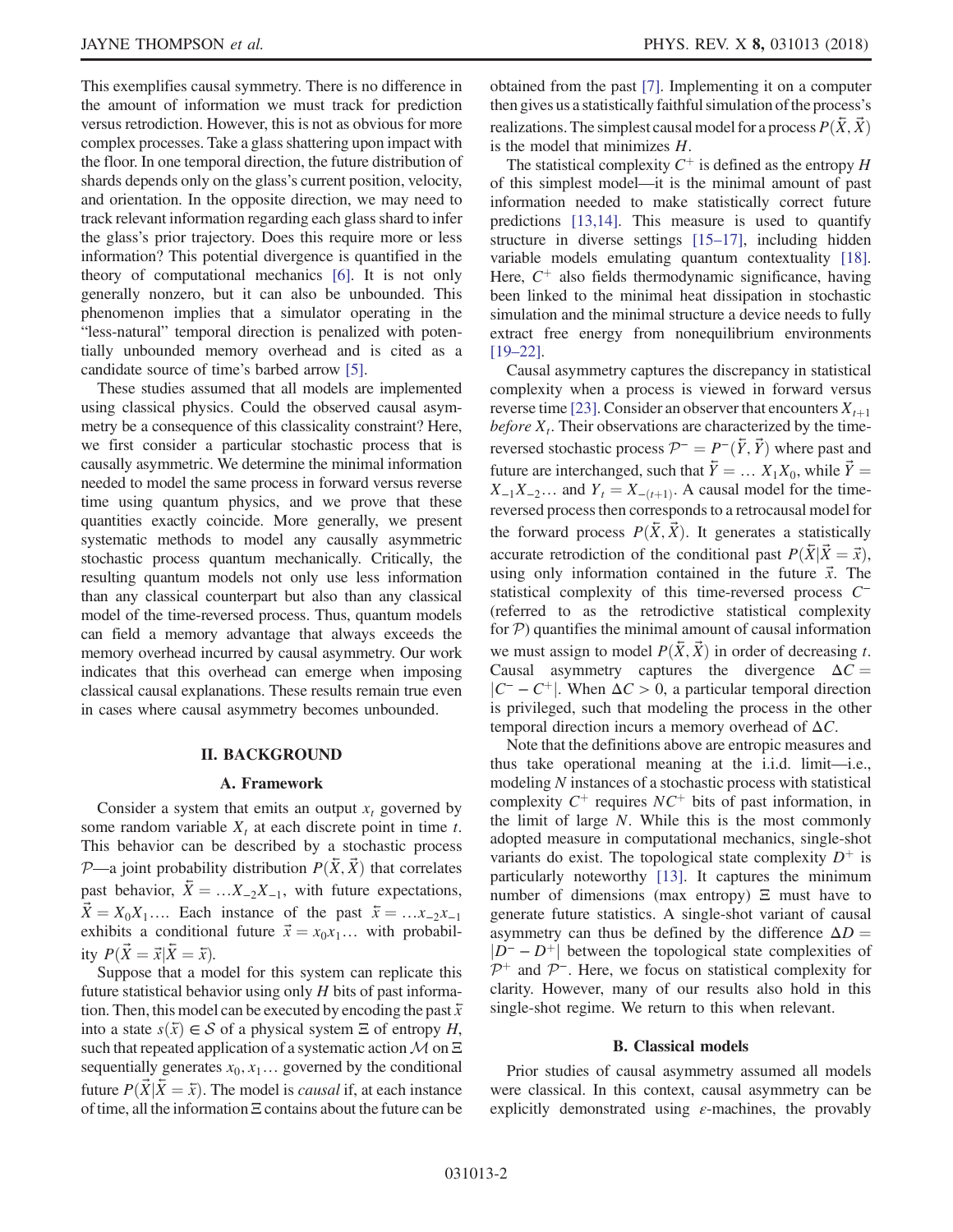<span id="page-2-0"></span>

FIG. 2. (a) The  $\varepsilon$ -machine for the process  $P^+_n(\bar{X}, \bar{X})$ , created by flipping a biased coin and emitting outcome 2 when  $H \to T$ , 0 when  $T \to T$  and 1 when  $T/H \to H$ . This process has two causal states  $s^+$  and  $s^+$  wh  $T \to T$ , and 1 when  $T/H \to H$ . This process has two causal states  $s_1^+$  and  $s_0^+$ , where the latter includes all pasts ending in either 0 or 2. (b) The time-reversed process  $P^-(\bar{Y}, \bar{Y})$ . Here, pasts ending in 0, 1, and 2 now all lead to qualitatively different future behavior and must be stored in distinct causal states  $s_0^-, s_1^-,$  and  $s_2^-,$  respectively, which occur with respective probabilities  $\pi_0^-(q - pq)/(p + q)$ ,<br> $\pi^- - \pi^+ - n/(p + q)$  and  $\pi^- - nq/(p + q)$  $\pi_1^- = \pi_1^+ = p/(p+q)$ , and  $\pi_2^- = pq/(p+q)$ .

optimal classical causal models [\[13,14\].](#page-12-4) This involves dividing the set of pasts into equivalence classes, such that two pasts,  $\bar{x}$  and  $\bar{x}'$ , lie in the same class if and only if they have coinciding future behavior, i.e.,  $P(\vec{X}|\vec{X} = \vec{x}) =$  $P(\vec{X} | \vec{X} = \vec{x}')$ . Instead of recording the entire past, and  $\varepsilon$ -machine records only which equivalence class  $\hat{x}$  lies  $\varepsilon$ -machine records only which equivalence class  $\bar{x}$  lies within—inducing an encoding function  $\varepsilon:\bar{\chi}\to S$  from the space of pasts  $\overline{\chi}$  onto the space of equivalence classes  $S = \{s_i\}$ , known as causal states. At each time step, the machine operates according to a collection of transition probabilities  $T_{ii}^x$ : the probability that an  $\varepsilon$ -machine initially in  $s_i$  will transition to  $s_j$  while emitting output x. The classical statistical complexity thus coincides with the amount of information needed to store the current causal state

$$
C_{\mu}^{+} = -\sum_{i} \pi_{i} \log \pi_{i}, \qquad (1)
$$

where  $\pi_i$  is the probability the past lies within  $s_i$ . Note that  $\varepsilon$ machines are also optimal with respect to the max entropy [\[24\]](#page-13-1), such that the topological state complexity  $D_u$  of a process is the logarithm of the number of causal states [\[13\]](#page-12-4). Despite their provable optimality,  $\varepsilon$ -machines still appear to waste memory. The amount of past information they demand typically exceeds the amount the past contains about the future—the mutual information  $E = I(\bar{X}, \bar{X})$ . Observing an  $\varepsilon$ -machine's entire future is insufficient for deducing its initial state. Some of the information it stores in the present is never reflected in future statistics and is thus effectively erased during operation. In general, this waste differs between prediction and retrodiction, inducing nonzero causal asymmetry.

## C. Examples

We illustrate this by examples, starting with the perturbed coin. Consider a box containing a single biased coin. At each time step, the box is perturbed, causing the coin to flip with probability  $p$  if it is in heads (0) and  $q$  if it is in tails (1). The coin's state is then emitted as output. This describes a stochastic process  $\mathcal{P}_0^+$ . As only the last output is necessary for generating correct future statistics,  $\mathcal{P}_0^+$  has two causal states, corresponding to the states of the coin. The statistical complexity  $h(\pi_1^+)$  thus represents the entropy of the biased coin where  $\pi^+ = [n/(n+a)]$  is entropy of the biased coin, where  $\pi_1^+ = [p/(p+q)]$  is<br>the probability the coin is in heads and  $h(x) = -x \log x$ . the probability the coin is in heads and  $h(x) = -x \log x (1-x) \log(1-x)$  is the binary entropy. Furthermore,  $\mathcal{P}_0^+$ <br>is clearly symmetric under time reversal (i.e.  $\mathcal{D}^+ - \mathcal{D}^-$ ) is clearly symmetric under time reversal (i.e.,  $\mathcal{P}_0^+ = \mathcal{P}_0^-$ )<br>and thus trivially causally symmetric and thus trivially causally symmetric.

Suppose we postprocess the output of the perturbed coin, replacing the first 0 of each consecutive substring of 0s with a 2 (for example, …1000110100… becomes …1200112120…). This results in a new stochastic process,  $P_h^+(\bar{X}, \vec{X})$ , called the heralding coin  $\mathcal{P}_h^+$ , which also has two<br>causal states  $s^+ = \{\bar{x} | x_+ = 1\}$  and  $s^+ = \{\bar{x} | x_+ \neq 1\}$ . In causal states,  $s_1^+ = \{\bar{x}|x_{-1} = 1\}$  and  $s_0^+ = \{\bar{x}|x_{-1} \neq 1\}$ . In fact, one can model  $P^+_n(\bar{X}, \bar{X})$  by perturbing the same biased<br>coin in a box and modifying it to output 2—instead of 0 coin in a box and modifying it to output 2—instead of 0 when it transitions from heads to tails (see Fig. [2](#page-2-0)). Thus, the heralding coin also has classical statistical complexity  $C_{\mu}^{+} = h(\pi_1^{+})$ .<br>Its retrodictive

Its retrodictive statistical complexity, however, is higher. The time-reversed process  $P_h^-(\bar{Y}, \vec{Y})$  represents an alter-<br>native postprocessing of the perturbed coin—replacing the native postprocessing of the perturbed coin—replacing the last 0 in each consecutive substring of 0s with a 2. Now, 0 can be followed by 0 or 2, while 1 can be followed by anything, and 2 can only be followed by 1, inducing three causal states  $s_j^- = \{ \bar{y} | y_{-1} = j \}$  (see Fig. [2\)](#page-2-0). This immedi-<br>otely establishes a difference in the number of distinct ately establishes a difference in the number of distinct configurations needed for causal versus retrocausal modeling. Indeed,  $P_h^+$  fields causal asymmetry,

$$
\Delta C_{\mu} = C_{\mu}^- - C_{\mu}^+ = (1 - \pi_1^-)h(\gamma), \tag{2}
$$

where  $\gamma = \pi_2^2/(1 - \pi_1^2)$  and  $\pi_j^2 = P_{\bar{h}}(\bar{y} \in s_j^2)$ . To under-<br>stand this asymmetry, note that when modeling  $\mathcal{D}^+$  we stand this asymmetry, note that when modeling  $\mathcal{P}_h^+$ , we need only know if the previous output was 1 (i.e., current state of the coin) to decide whether a 0 should be replaced by a 2. To model  $\mathcal{P}_h^-$ , however, one cannot simply look into the "future" to see if the system will output 1 next. Causal asymmetry thus captures the overhead required to accommodate this restriction.

In general, causal asymmetry can be unbounded. In Appendix [D,](#page-11-0) we describe the class of  $n-m$  flower processes,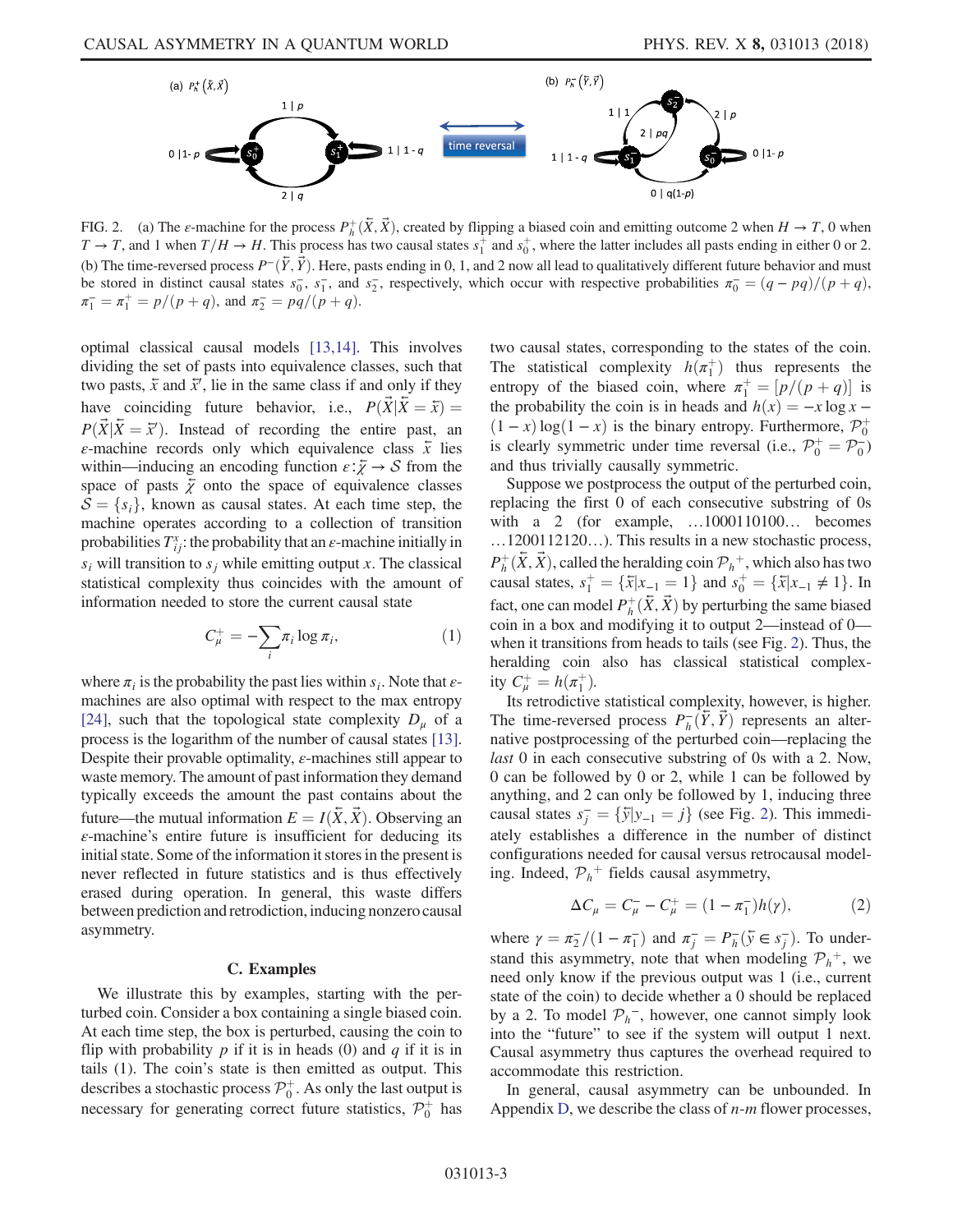where  $C^{\perp}_{\mu}$  scales as  $O(\log n)$  while  $C^{\perp}_{\mu}$  scales as  $O(\log m)$ .<br>Note that *n* and *m* can be adjusted independently allowing Note that  $n$  and  $m$  can be adjusted independently, allowing construction of processes where  $\Delta C_{\mu} > K$  for any given constant K. Setting  $m = 2$ , for example, can yield a process where  $C^+_{\mu}$  can be made arbitrarily high, while  $C^-_{\mu} \le \log 3$ . When this occurs, the memory overhead incurred for modeling the process in the less-natural direction scales towards infinity.

### D. Quantum models

A quantum causal model is described formally by an ordered tuple  $\mathcal{Q} = (f, \Omega, \mathcal{M})$ , where  $\Omega$  is a set of quantum states;  $f: \overline{\chi} \to \Omega$  defines how each past  $\overline{x}$  is encoded into a state  $f(\bar{x}) = |s_{\bar{x}}\rangle$  of a physical system Ξ; and M is a quantum measurement process. To model  $P(X, X)$ , repeated applications of  $M$  on  $\Xi$  must generate correct conditional future behavior. In other words, application of M on a system  $\Xi$  in state  $|s_{\overline{x}}\rangle$  must (i) generate an output x with probability  $P(X_0 = x | \overline{X} = \overline{x})$  and (ii) transition  $\Xi$  into a new state  $f(\vec{x}) = |s_{\vec{x}}\rangle$ , where  $\vec{x} = \vec{x}x$ , such that <br>*I*-repeated applications of *M* will generate  $x_0$ ,  $y_0$ L-repeated applications of M will generate  $x_0, \ldots, x_{L-1}$ with correct probability  $P(X_{0:L}|\bar{X} = \bar{x})$  for any desired  $L \in \mathbb{Z}^+$  [\[25\]](#page-13-2). The entropy of a model Q is given by the von Neumann entropy  $S(\rho) = -\text{Tr}(\rho \log \rho)$ , where  $\rho = \sum P(\bar{X} = \bar{x})|s_{\bar{x}}\rangle\langle s_{\bar{x}}|$ . Thus, the quantum statistical complexity  $C_q^+$  of a process can be computed by minimizing  $S(\rho)$  over all valid models [\[26\].](#page-13-3)

This optimization is highly nontrivial. There exists no systematic techniques for constructing optimal quantum models or for proving the optimality of a given candidate model. To date,  $C_q^+$  has only been evaluated for the Ising chain [\[25\].](#page-13-2) However, this process is symmetric under time reversal, implying that  $\Delta C_{\mu}$  is trivially zero. Nevertheless, recent advances show multiple settings where quantum models outperform optimal classical counterparts [\[27](#page-13-4)–31]. In fact, for every stochastic process where the optimal classical models are wasteful (i.e.,  $C^+_{\mu} > E$ ), it is always possible to design a simpler quantum model [\[27\]](#page-13-4). Indeed, sometimes the quantum memory advantage  $C^+_\mu - C^+_q$  can be unbounded [\[32\]](#page-13-5). Could quantum models mitigate the memory overhead induced by causal asymmetry?

### III. RESULTS

We study this question via two complementary approaches. The first is a case study of the heralding coin—the aforementioned process that exhibits causal asymmetry. We pioneer methods to establish its provably optimal quantum causal and retrocausal models and thus produce a precise picture of how quantum mechanics mitigates all present causal asymmetry. The second case studies quantum modeling of arbitrary processes with causal asymmetry. Here,  $C_q^+$  and  $C_q^-$  cannot be directly evaluated but can nevertheless be bounded. In doing so, we

<span id="page-3-0"></span>

FIG. 3. Quantum circuits for generating (a)  $P^+_{h}(\bar{X}, \vec{X})$  and<br>(b)  $P^{-}(\bar{X}, \vec{Y})$  Here *G*, (block girals and line) is the standard (b)  $P_{\overline{h}}(\overline{Y}, \overrightarrow{Y})$ . Here,  $C_U$  (black circle and line) is the standard control and  $C_{\overline{h}}$  when  $U^{(w \mod 2)|w|}$ . Moonwhile,  $\overline{C}_{\overline{h}}$ control gate  $C_U$ : $|w\rangle$  $|w\rangle \rightarrow |w\rangle$  $U^{(w \mod 2)}|w\rangle$ . Meanwhile,  $\bar{C}_U$ <br>(white circle black line) is defined as  $\bar{C}_{\text{rel}}|w\rangle|w\rangle$ (white circle, black line) is defined as  $\bar{C}_U|w\rangle|w\rangle =$  $|0\rangle U^{(w+1 \mod 2)}|\psi\rangle$ . (a) To simulate  $P_h^+(\bar{X}, \vec{X})$ , we initialize a qubit in state  $|s^+\rangle$  and an ancilla in state  $|0\rangle$ . Executing the local unitary in state  $|s_i^+\rangle$  and an ancilla in state  $|0\rangle$ . Executing the local unitary  $V |0\rangle \rightarrow |s^+\rangle$  followed by the two-cubit aste  $C_{\text{tot}}$  where  $V_p|0\rangle \rightarrow |\mathfrak{s}_0^+\rangle$ , followed by the two-qubit gate  $C_{V_q}$ , where  $V_q V_p |0\rangle = |s_1^+\rangle$ , creates a suitable entangled state—such that a<br>computation basis measurement of the top qubit vields x, and computation basis measurement of the top qubit yields  $x_t$  and simultaneously collapses the bottom qubit into the causal state for the next time step. (b) To simulate  $P_{h}^{-}(\bar{Y}, \vec{Y})$ , we prepare state<br> $\left| \int_{0}^{+\infty} |h(x)|^{p(x)} dx \right|$  in Execution of  $\bar{C}$  where  $\left| \int_{0}^{+\infty} |h(x)|^{p(x)} dx \right|$  $|s_i^{-}\rangle|0\rangle|0\rangle$  as input. Execution of  $\bar{C}_{U_p}$ , where  $U_p|0\rangle = \sqrt{1-p}|0\rangle + \sqrt{p}|1\rangle$ , followed by  $C_{U_p}$ , where  $U_q$ , satisfies  $U_q|0\rangle =$  $\sqrt{1-p}|0\rangle + \sqrt{p}|1\rangle$ , followed by  $C_{U_q}$ , where  $U_q$ , satisfies  $U_q|0\rangle = \sqrt{q}|0\rangle + \sqrt{1-q}|1\rangle$ , and finally,  $C_X$ , where X is the Pauli X  $\sqrt{q}$ (0) +  $\sqrt{1-q}$ (1), and finally,  $C_X$ , where X is the Pauli X operator, generates a suitable entangled state—such that measuring the first two qubits yields  $y_t$  (provided we identify measurement outcome  $00 \rightarrow y_t = 0$ ,  $10 \rightarrow y_t = 1$ , and  $01 \rightarrow y_t = 2$ ) and collapses the remaining qubit into the quantum causal state for the next time step. In either circuit, retaining only the state of Ξ (green circle) at each time step is sufficient for generating statistically correct predictions or retrodictions.

show that when forced to model such a process in the lessnatural direction, the quantum advantage always exceeds the memory overhead  $\Delta C_u$ .

### A. The heralding coin

<span id="page-3-1"></span>Let  $\mathcal{P}_h^+$  denote the heralding coin process. Here, we first state the optimal quantum models of  $\mathcal{P}_h^+$  and  $\mathcal{P}_h^-$ . We then outline how their optimality is established, leaving details of the formal proof to Appendix [B.](#page-8-0) The optimal causal model  $\mathcal{Q}^+$  has two internal states:

$$
|s_0^+\rangle = \sqrt{1-p}|0\rangle + \sqrt{p}|1\rangle,
$$
  
\n
$$
|s_1^+\rangle = \sqrt{q}|2\rangle + \sqrt{1-q}|1\rangle,
$$
\n(3)

with associated encoding function  $\epsilon_q^+(\bar{x}) = |s_i^+\rangle$  if and only if  $\bar{x} \in \epsilon_q^+$ . Given a qubit in otate  $\epsilon_q^+(\bar{x})$ . Fig. 3 ostablishes the if  $\bar{x} \in s_i^+$ . Given a qubit in state  $\epsilon_q^+(\dot{\bar{x}})$ , Fig. [3](#page-3-0) establishes the sequential procedure that replicates expected future behavsequential procedure that replicates expected future behavior, i.e., samples  $P_h^+(\vec{X}|\vec{X} = \vec{x})$ .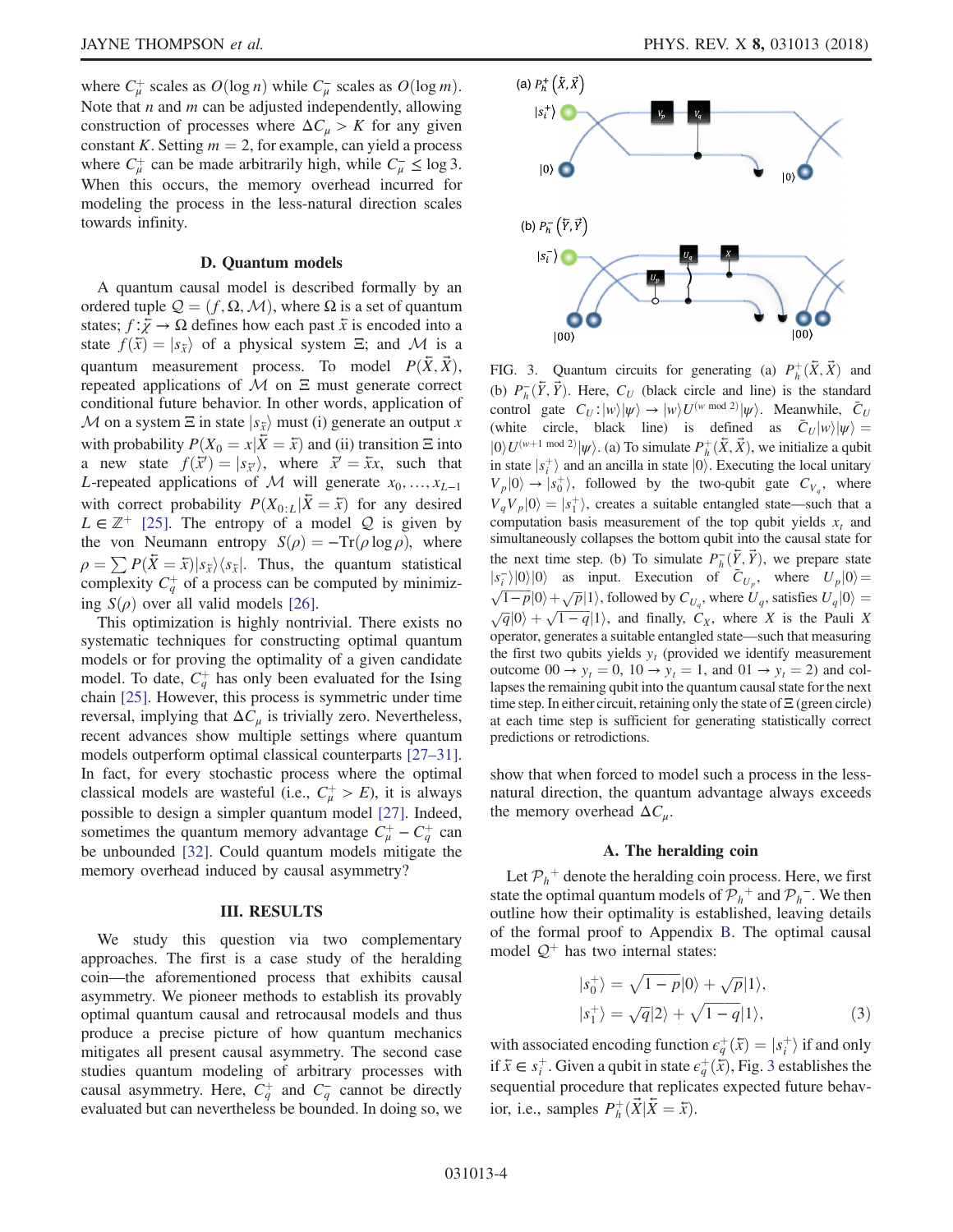<span id="page-4-1"></span>Meanwhile, the optimal quantum retrocausal model  $Q$ <sup>−</sup> has encoding function  $\epsilon_q^-(\bar{y}) = |s_i^-\rangle$  if and only if  $\bar{y} \in s_i^-$ , where

$$
|s_0^-\rangle = |0\rangle,
$$
  
\n
$$
|s_1^-\rangle = \sqrt{q}|0\rangle + \sqrt{1-q}|1\rangle,
$$
  
\n
$$
|s_2^-\rangle = |1\rangle.
$$
 (4)

The associated procedure for sequential generation of  $\vec{y}$  as governed by  $P_{\overline{h}}(\vec{Y}|\vec{Y}=\vec{y})$  is outlined in Fig. [3](#page-3-0).<br>To establish optimality we first invoke the ca

To establish optimality, we first invoke the causal-state correspondence: For any stochastic process with causal states  $\{s_i\}$  that occur with probability  $\pi_i$ , there exists an optimal model  $Q = (ε<sub>q</sub>, Ω, M)$ , where the elements of Ω are in one-to-one correspondence with  $\{s_i\}$  (see Lemma 1) of Appendix [A\)](#page-7-0). Since the heralding coin process has two forward causal states, we can restrict our computation of  $C_q^+$  $\frac{d}{dx}$  to quantum models where  $\Omega = {\psi_0^+}, {\psi_1^+}$ . Moreover, we can show that the data-processing inequality implies  $|\langle \psi_0^+ | \psi_1^+ \rangle| \le \sqrt{p(1-q)} \equiv F$  (see Lemma 2 of [A](#page-7-0)ppendix A). The monotonicity between  $|\langle \psi_0^+ | \psi_1^+ \rangle|$  and the entropy of the resulting model together with the the entropy of the resulting model, together with the observation that  $|\langle s_0^+ | s_1^+ \rangle| = F$ , then implies optimality<br>of  $O^+$  (see Theorem 1 in Appendix). This result establishes of  $\mathcal{Q}^+$  (see Theorem 1 in Appendix). This result establishes  $C_q^+ = S(\rho^+)$  for  $\rho^+ = \sum_i \pi_i^+ |s_i^+\rangle \langle s_i^+|$ .<br>Proving the optimality of  $Q^-$  is m

Proving the optimality of  $Q^-$  is more involved. First, note that the causal-state correspondence allows us to consider only candidate models  $Q = (f, \Omega, \mathcal{M})$ , where  $\Omega = \{ |\psi_k^-\rangle \}_{k=0...2}$  has three elements. The data processing<br>inequality can then be used to establish the fidelity inequality can then be used to establish the fidelity

constraints  $|\langle \psi_{\overline{i}} | \psi_{\overline{k}} \rangle| \le |\langle s_{\overline{j}} | s_{\overline{k}} \rangle|$  (see Lemma 2 of Appendix [A\)](#page-7-0). Let  $\sigma = \sum \pi_k^- |\psi_k^- \rangle \langle \psi_k^-|$ , with eigenvalues  $\lambda$ - In  $\lambda_k$ , and  $\rho = \sum \pi_k |s_k\rangle \langle s_k|$ , with eigenvalues  $\lambda_k$ . In I emma 4 of Annendix B, we prove that for all choices Lemma 4 of Appendix [B](#page-8-0), we prove that for all choices of  $|\psi_k\rangle$  satisfying the fidelity constraint,  $\lambda_k$  majorizes  $\lambda_k$ .<br>Thus  $\rho^-$  has minimal entropy among all valid retrocausal Thus,  $\rho^-$  has minimal entropy among all valid retrocausal quantum models.

Note that  $Q^+$  and  $Q^-$  exhibit different encoding functions (one maps onto two code words, the other onto three) and invoke seemingly unrelated quantum circuits for generating future statistics (see Fig. [3\)](#page-3-0). Nevertheless, direct computation yields

$$
C_q^+ = C_q^- = h\left(\frac{1+\sqrt{c}}{2}\right),\tag{5}
$$

where  $c = (p^2(1+4(1-q)q) - 2pq+q^2)/(p+q)^2$  and  $h(\cdot)$ is the binary entropy. Thus,  $\Delta C_q = 0$  for all values of  $p$  and  $q$ . This establishes our first result:

Result 1. There exists stochastic processes that are causally asymmetric ( $C^+_\mu \neq C^-_\mu$ ) but exhibit no such asymmetry when modeled quantum mechanically  $(C_q^+ = C_q^-)$ .<br>This vanishing of causal asymmetry at the quantum leve

This vanishing of causal asymmetry at the quantum level is not simply the result of saturating the bound given by  $E$ . Figure [4](#page-4-0) shows that  $E < C_q^+ = C_q^- < C_\mu^+ < C_\mu^-$  for almost all values of n and g. While both quantum causal and all values of  $p$  and  $q$ . While both quantum causal and retrocausal models reduce memory resources beyond classical limits [i.e.,  $C_q^+ < C_\mu^+$  and  $C_q^- < C_\mu^-$  see Figs. [4\(f\)](#page-4-0) and [4\(g\)\]](#page-4-0), they each still store some unnecessary information  $[C_q^+, C_q^- > E$ —see Fig. [4\(i\)](#page-4-0)].

Our results persist when considering minimal dimensions, rather than minimal entropy required for causal modeling.

<span id="page-4-0"></span>

FIG. 4. Complexity of the heralding coin plotted against p and q. The figure illustrates  $E \leq C_q^+ = C_q^- \leq C_\mu^+ \leq C_\mu^-$  across all values of the parameter space  $(0 \leq n, q \leq 1)$ . Panel (d) depicts the classical causal asym the parameter space ( $0 \le p$ ,  $q \le 1$ ). Panel (d) depicts the classical causal asymmetry  $\Delta C_{\mu}$ , and panel (f) effectively demonstrates  $C_q^+ = C_q^-$  and thus  $\Delta C_q = 0$ .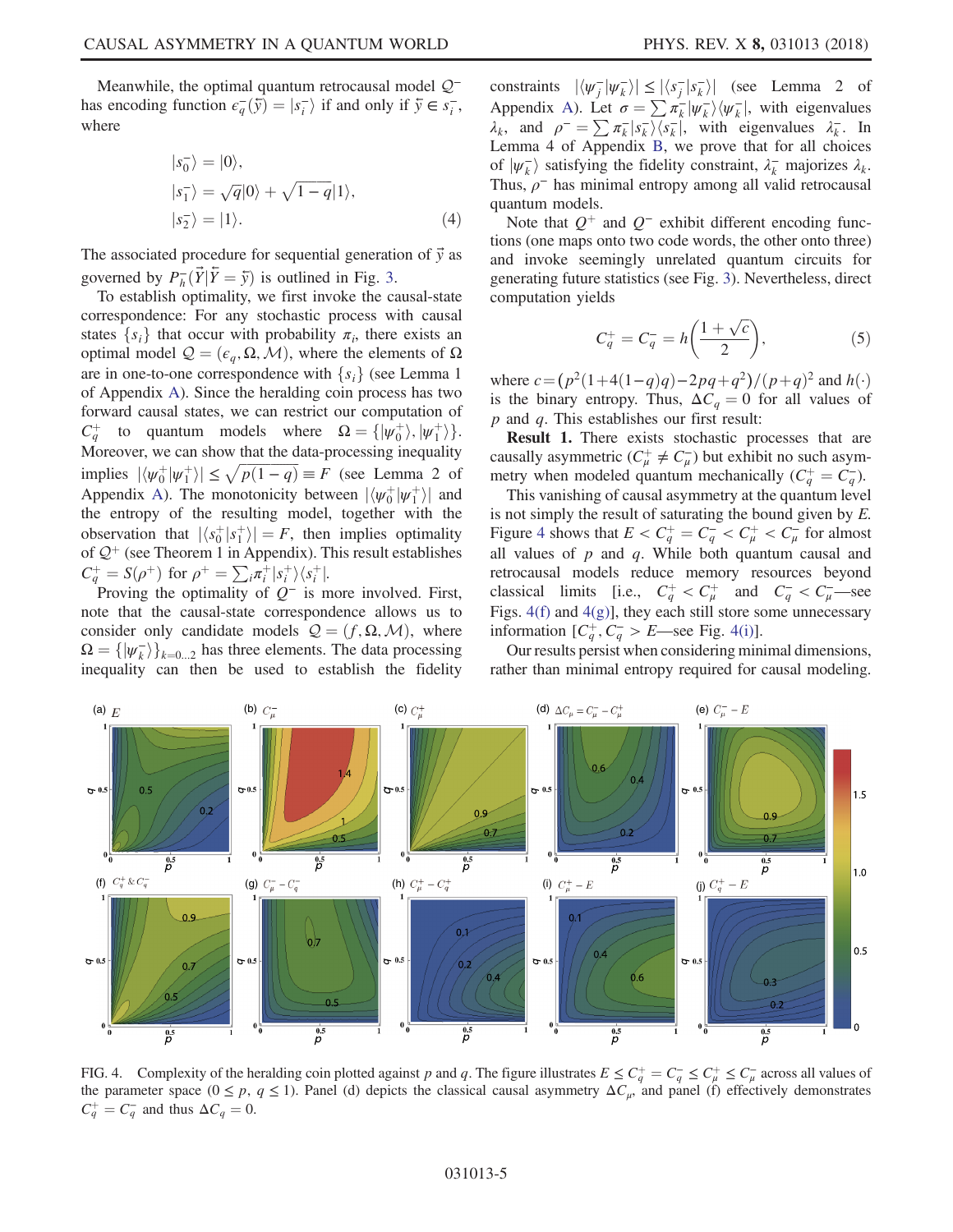Here,  $P_h^+$  requires only two causal states and thus can be modeled using a two-level system  $(D_{\mu}^{+} = \log 2)$ . However,<br> $D_{\mu}$  = has three causal states. Modeling it thus requires a three- $P_h$ <sup>–</sup> has three causal states. Modeling it thus requires a threelevel system  $(D_{\mu}^{-} = \log 3)$ . In contrast, the three quantum<br>causal states of  $\mathcal{D}$  = can be embedded within a single qubit: causal states of  $P_h^-$  can be embedded within a single qubit; thus, the dynamics of the heralding coin can be modeled using a single qubit in either temporal direction. Therefore, this vanishing of causal asymmetry also applies in singleshot settings.

#### B. General processes

We now study quantum mitigation of causal asymmetry for general stochastic processes by bounding  $C_q^+$  and  $C_q^-$ <br>from above. Let  $C_{\mu}^{\min} = \min(C_{\mu}^+, C_{\mu}^-)$  represent the mini-<br>mum amount of information we need to classically model mum amount of information we need to classically model  $P(\bar{X}, \bar{X})$  when allowed to optimize over the temporal direction. Meanwhile, let  $C_q^{\text{max}} = \max(C_q^+, C_q^-)$  be the minimal mamory a quantum system needs when forced minimal memory a quantum system needs when forced to model the process in the least favorable temporal direction. In Appendix [C](#page-9-0), we establish the following:

**Result 2.** For any stochastic process  $P$ ,

$$
\max(C_q^+, C_q^-) \le \min(C_\mu^+, C_\mu^-). \tag{6}
$$

Equality occurs only if  $C^+_\mu = C^-_\mu = E$ , such that  $\mathcal P$  is consolly symmetric causally symmetric.

Consider any causally asymmetric process  $P$ , such that modeling it in the less-favorable temporal direction incurs memory overhead  $\Delta C_{\mu}$ . Result 2 implies that this overhead can be entirely mitigated by quantum models. There exists a quantum model that is not only provably simpler than its optimal classical counterpart but is also simpler than any classical model of the time-reversed process P<sup>−</sup>. In Lemma 7 (see Appendix [C\)](#page-9-0), we show that such models can be systematically constructed and aligned with the simplest, currently known, quantum models—q-machines [\[33,34\]](#page-13-6). As a corollary, causal asymmetry guarantees both  $C_q^+$  <  $C^+_{\mu}$  and  $C^-_{q} < C^-_{\mu}$ ; i.e., a nonzero quantum advantage exists when modeling in either causal direction.

A variant of these results also applies to topological state complexity. Suppose the number of causal states for  $P$  and its time reversal  $\mathcal{P}^-$  differ, such that  $D^+_\mu \neq D^-_\mu$ . Let  $D^+_\eta$  and  $D_q^-$ , respectively, be the logarithm of the minimal dimensions needed to model  $\mathcal P$  and  $\mathcal P^-$  quantum mechanically. Appendix [C](#page-9-0) also establishes the following result.

**Result 3.** For any stochastic process  $P$ ,

$$
\max(D_q^+, D_q^-) \le \min(D_\mu^+, D_\mu^-). \tag{7}
$$

Given that there exists stochastic processes where predictive and retrodictive topological complexities differ (e.g., the heralding coin), this immediately implies the following corollary.

**Result 4.** The quantum topological complexity  $D_q$  can be strictly less than the classical topological complexity  $D_{\mu}$ .

This solves an open question in quantum modeling whether quantum mechanics allows for models that simulate stochastic processes using not only reduced memory but also reduced dimensions.

These results have a particular impact when  $\Delta C_{\mu}$  is exceedingly large. Recall that in the case of the  $n - 2$ flower process,  $C_{\mu}^{\min} \le \log 3$ , while  $C_{\mu}^{\perp}$  scales as  $O(\log n)$ .<br>Our theorem than implies that  $C_{\mu}^{\pm} \le C_{\mu}^{\min} \le \log 3$ . Thus, Our theorem then implies that  $C_q^{\pm} \leq C_{\mu}^{\min} \leq \log 3$ . Thus, we immediately identify a class of processes whose optimal classical models require a memory that scales as  $O(\log n)$ and yet can be modeled quantum mechanically using a single qutrit.

## IV. FUTURE DIRECTIONS

There are a number of potential relations between causal asymmetry and innovations on the arrow of time and retrodictive quantum theory. In this section, we survey some of these connections and highlight promising future research directions.

## A. Retrodictive quantum mechanics

Consider the evolution of an open quantum system that is monitored continuously in time. Standard quantum trajectory theory describes how the system's internal state  $\rho(t)$ evolves, encapsulating how our expectations of future measurement outcomes are updated based on past observations. Retrodictive quantum mechanics introduces the effect matrix  $E(t)$ —a time-reversed analogue of the density matrix  $\rho(t)$  [\[35](#page-13-7)–37]. Note that  $E(t)$  propagates backwards through time, representing how our expectations of the past change as we scan future measurement outcomes in timereversed order. The original motivation was that  $\rho(t)$  and  $E(t)$  combined yield a more accurate estimate of the measurement statistics at time t than  $\rho(t)$  alone, allowing improved smoothing procedures [\[38](#page-13-8)–41].

While this framework and causal asymmetry differ in motivation and details (e.g., monitoring is done in continuous time, whereas we have so far only considered discrete time), there are also notable coinciding concepts. The standard propagation equation for  $\rho(t)$  parallels a causal model for observed measurement statistics, while its time-reversed counterpart governing  $E(t)$  parallels a corresponding retrocausal model. It would certainly be interesting to see if such systems exhibit either classical or quantum causal asymmetry. For example, does the resource cost of tracking  $E(t)$  differ from that of  $\rho(t)$  under some appropriate measure [\[42\]](#page-13-9)?

Answering these questions will likely involve significant extensions of current results. Our framework presently assumes that the process evolves autonomously and that time is divided into discrete steps. These restrictions will need to be lifted by combining present results with recent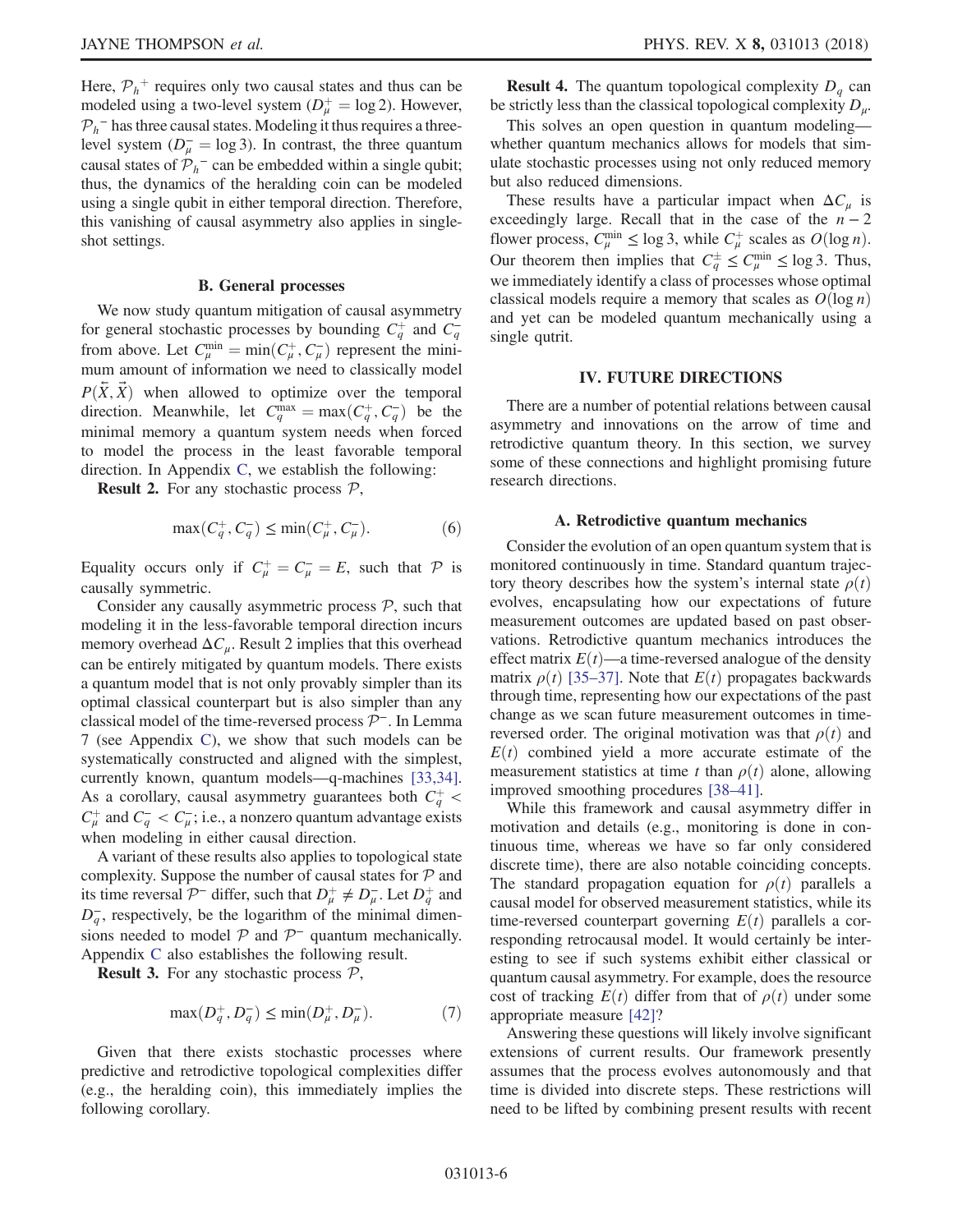generalizations of classical and quantum computational mechanics to continuum time [\[43,44\]](#page-13-10) and input-dependent regimes [\[21,45,46\].](#page-13-11) More generally, such developments will enable a formal study of causal asymmetry in the quantum-trajectory formulation of open quantum systems.

# B. Arrow of time in quantum measurement

Related to such open systems are recent proposals for inferring an arrow of time from continuous measurement [\[47\]](#page-13-12). These proposals consider continuously monitoring a quantum system initialized in state  $\rho_i$ , resulting in a measurement record  $r(t)$  with some probability  $P[r(t)|\rho_i]$ .<br>Concurrently, the state of the system evolves through a Concurrently, the state of the system evolves through a quantum trajectory  $\rho(t)$  into some final configuration  $\rho(T) = \rho_f$ . The goal is to identify an alternative sequence of measurements, such that for at least one possible outcome record  $r'(t)$  occurring with nonzero probability  $P[r'(t)|\rho_f]$ ,<br>the trajectory rewinds. In other words, a system initially in the trajectory rewinds. In other words, a system initially in state  $\rho_f$  will evolve into  $\rho_i$ , passing through all intermediary states in time-reversed order. An arrow of time emerges as  $P[r(t)|\rho_i]$  and  $P[r'(t)|\rho_f]$  generally differ, such that one of<br>the two-directions occurs with greater probability. An the two directions occurs with greater probability. An argument via Bayes' theorem then assigns different probabilistic likelihoods towards whether  $\rho(t)$  occurred in forward or reverse time.

This framework provides a complementary perspective to our results. It aims to reverse the trajectory of the system's internal state  $\rho(t)$ , placing no constraints on the relation between the measurement statistics governing  $r(t)$ and  $r'(t)$ . In contrast, causal asymmetry deals with revers-<br>ing the observed measurement statistics (as described by ing the observed measurement statistics (as described by some stochastic process  $P$ ) while placing no restrictions on the internal dynamics of the causal and retrocausal models (the two models may even field different Hilbert space dimensions, such as in the heralding coin example).

We also observe some striking parallels. Both works start out with some sequential data but no knowledge about whether the sequence occurred in forward or reverse time. Both ask the following question: Is there some sort of asymmetry singling out one temporal direction over the other? In the emerging arrow of time from quantum measurement, we are given a trajectory  $\rho(t)$ , and asymmetry arises from the difficulty (in terms of success probability) of realizing this trajectory in forward versus reverse time. Meanwhile, in causal asymmetry, we are given the observed measurement statistics, and an arrow of time arises from the difference in resource costs needed to realize these statistics causally in forward versus reverse time. It would then be interesting to see if a similar argument via Bayes' theorem can be adapted to causal asymmetry. If we suppose that more complex machines are less likely to exist in nature (e.g., due to dimensional or entropic constraints), could we then argue whether a given stochastic process is more likely to occur in one causal direction versus the other?

# V. DISCUSSION

Causal asymmetry captures the memory overhead incurred when modeling a stochastic process in one temporal order versus the other. This induces a privileged temporal direction when one seeks the simplest causal explanation. Here, we demonstrate a process where this overhead is nonzero when using classical models and yet vanishes when quantum models are allowed. For arbitrary processes exhibiting causal asymmetry, we prove that quantum models forced to operate in a given temporal order always require less memory than classical counterparts, even when the latter are permitted to operate in either temporal direction. The former result represents a concrete case where causal asymmetry vanishes in the quantum regime. The latter implies that the more causally asymmetric a process, the greater the resource advantage of modeling it quantum mechanically.

Our results also hold when memory is quantified by max entropy. They thus establish that quantum mechanics can reduce the dimensionality needed to simulate a process beyond classical limits. Indeed, our results isolate families of processes whose statistical complexity grows without bound but can nevertheless be modeled exactly by a quantum system of bounded dimension. These features make such processes ideal for demonstrating the practical benefits of quantum models—allowing us to verify an arbitrarily large quantum advantage in single-shot regimes [\[24,48\]](#page-13-1) and avoiding the need to measure von Neumann entropy as in current state-of-the-art experiments [\[29\].](#page-13-13)

One compelling open question is the potential thermodynamic consequences of causal asymmetry. In computational mechanics,  $C^+_{\mu}$  has thermodynamical relevance in the contexts of prediction and pattern manipulation [19–[22,49\]](#page-12-7). For instance, the minimum heat one must dissipate to generate future predictions based on only past observations is given by  $W_{\text{diss}}^+ = k_B T (C_\mu^+ - E)$ , where  $k_B$  is Boltzmann's<br>constant T is the environmental temperature, and the constant, T is the environmental temperature, and the excess entropy E is symmetric with respect to time reversal. Therefore, nonzero causal asymmetry implies that flipping the temporal order in which we ascribe predictions incurs an energetic overhead of  $\Delta W_{diss} = k_B T \Delta C_\mu$ . In processes where  $\Delta C_{\mu}$  scales without bound, this cost may become prohibitive. Could our observation that  $\Delta C_q \leq C_\mu^{\min}$  imply that such energetic penalties become strongly mitigated when quantum simulators are taken into account?

A second direction is to isolate what properties of quantum processing enable it to mitigate causal asymmetry. In Appendix [C](#page-9-0), we establish that all deterministic processes are causally symmetric, such that  $C_{\mu}^{\pm} = C_{\eta}^{\pm} = E$  (see<br>Lemma 6 of Appendix C) Randomness is therefore Lemma 6 of Appendix [C](#page-9-0)). Randomness is therefore essential for causal asymmetry. Observe also that the provably optimal quantum causal and retrocausal models for the heralding coin both operated unitarily—such that their dynamics are entirely deterministic (modulo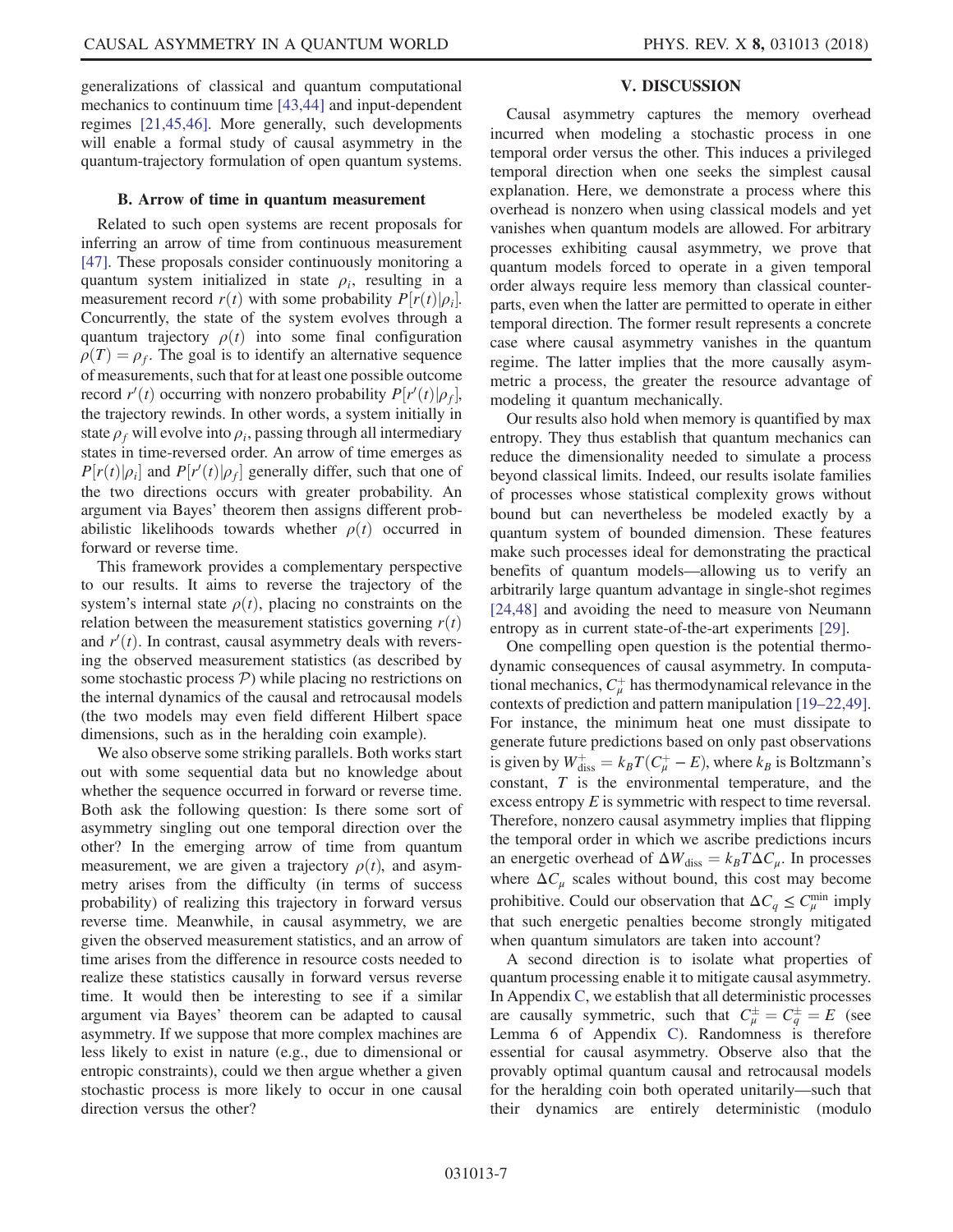measurement of outputs). Indeed, such unitary quantum models can always be constructed [\[34\]](#page-13-14), and we conjecture that this unitarity implies causal symmetry. However, it remains an open question as to whether the optimal quantum model is always unitary.

Insights here will ultimately help answer the big outstanding question of whether the quantum statistical complexity ever displays asymmetry under time reversal. Identifying any process for which such asymmetry persists implies that Occam's preference for minimal cause can privilege a temporal direction in a fully quantum world. Proof that no such process exists would be equally exciting, indicating that causal asymmetry is a consequence of enforcing all causal explanations to be classical in a fundamentally quantum world.

### ACKNOWLEDGMENTS

The authors appreciated the feedback and input received from: Yang Chengran, Suen Whei Yeap, Liu Qing, Alec Boyd, Varun Narasimhachar, Felix Binder, Thomas Elliott, Howard Wiseman, Geoff Pryde, Nora Tischler, Farzad Ghafari, Chiara Marletto. This work was supported by the National Research Foundation of Singapore and, in particular, NRF Awards No. NRF-NRFF2016-02, No. NRF-CRP14-2014-02, and No. RF2017-NRF-ANR004 VanQuTe, the John Templeton Foundation Grants No. 52095 and No. 54914, Foundational Questions Institute Grant No. FQXi-RFP-1609, and Physics of the Observer Grant (Observer-Dependent Complexity: The Quantum-Classical Divergence over 'What Is Complex?') No. FQXi-RFP-1614, the Oxford Martin School, the Singapore Ministry of Education Tier 1 RG190/17, and the U.S. Army Research Laboratory and the U.S. Army Research Office under Contracts No. W911NF-13-1-0390, No. W911NF-13-1-0340, and No. W911NF-18-1-0028. Much of the collaborative was also made possible by the "Interdisciplinary Frontiers of Quantum and Complexity Science" workshop held in Singapore, funded by the John Templeton Foundation, the Centre for Quantum Technologies, and the Lee Foundation of Singapore.

## <span id="page-7-0"></span>APPENDIX A: TECHNICAL DEFINITIONS

We first introduce further technical notation and background that will be used for subsequent proofs.

Definition 1 (Quantum causal model) Consider an ordered tuple  $\mathcal{Q} = (f, \Omega, \mathcal{M})$ , where  $\Omega$  is a set of quantum states;  $f: \overline{\chi} \to \Omega$  is an encoding function that maps each  $\overline{x}$ onto a state  $f(\bar{x}) = |s_{\bar{x}}\rangle$  of a physical system  $\Xi$ ; and M is a quantum process.  $Q$  is a quantum model for  $P(\bar{X}, \bar{X})$  if and only if, for any  $\bar{x} \in \bar{\chi}$ , whenever  $\Xi$  is prepared in  $f(\bar{x})$ , subsequent application of  $M$  (i) generates an output x with probability  $P(X_0 = x | \hat{X} = \hat{x})$  and (ii) transitions  $\Xi$  into a new state  $f(\vec{x}) = |s_{\vec{x}}\rangle$ , where  $\vec{x}' = \vec{x}x$  [\[25\]](#page-13-2).

Condition (i) guarantees that if a quantum model is initialized in state  $f(\bar{x})$ , then the model's future output  $X_0 = x$  will be statistically indistinguishable from the output of the process itself. Condition (ii) ensures that the internal memory of the quantum model is updated to record the event  $X_0 = x$ , allowing the model to stay synchronized with the sequence of outputs it has generated so far. Thus, a series of  $L$  repeated applications of  $M$  acting on  $\Xi$  generates output  $x_{0:L} = x_0 \dots x_{L-1}$  with probability  $P(X_{0:L} = x_{0:L}|\overline{X} = \overline{x})$  and simultaneously transitions  $\Xi$ into the state  $f(\bar{x}x_{0:L})$ . In the limit  $L \to \infty$ , the model produces a sequence of outputs  $\vec{x} = x_0 x_1 ...$  with probability  $P(X|X = \overline{x})$ .

The entropy of a quantum model  $Q$  is given by

$$
C_q(\mathcal{Q}) = S(\rho) = -\text{Tr}(\rho \log \rho), \tag{A1}
$$

where  $S(\cdot)$  is the von Neumann entropy,  $\rho = \sum_{\bar{x}} \pi_{\bar{x}} \rho_{\bar{x}}$  for  $\rho_{\bar{x}} = |s_{\bar{x}}\rangle\langle s_{\bar{x}}|$ , and  $\pi_{\bar{x}} = P(\bar{X} = \bar{x})$ .

**Definition 2**  $Q$  is an optimal quantum model for a process  $P(\bar{X}, \bar{X})$  if, given any other model  $Q'$ , we have  $C(Q') > C(Q)$ have  $C_q(\mathcal{Q}') \geq C_q(\mathcal{Q})$ .<br>Consider a stationary

Consider a stationary stochastic process  $P(\bar{X}, \bar{X})$ , such that  $P(X_{0:L}) = P(X_{t:t+L})$  for any  $L \in \mathbb{Z}^+$ ,  $t \in \mathbb{Z}$ . Let  $P(\bar{X}, \bar{X})$  have causal states  $S = \{s_i\}$  each occurring with stationary probability  $\pi_i$ . Define the conditional distribution  $P_i(\vec{X}) = P(\vec{X} | \vec{X} = \vec{x} \in s_i)$  as the future morph of causal state  $s_i$ . We make use of the following two results derived in Ref. [\[25\]](#page-13-2).

**Lemma 1** (Causal-state correspondence). Let  $P(\bar{X}, \bar{X})$ be a stochastic process with causal states  $\{s_i\}$ . There exists an optimal model  $Q = (\epsilon_q, \Omega, \mathcal{M})$ , where  $\Omega = \{ |s_i \rangle \}$  and  $\epsilon_q(\bar{x}) = |s_i\rangle$  if and only if  $\bar{x} \in s_i$ .

This implies that we can limit our search for optimal models  $\mathcal{Q} = (f, \Omega, \mathcal{M})$  to those whose internal states  $\Omega =$  $\{|\psi_i\rangle\}$  are in one-to-one correspondence with the classical causal states. In addition, it can be shown that  $\Omega$  must satisfy the following constraint:

**Lemma 2** (Maximum fidelity constraint). Let  $P(X, X)$ be a stochastic process with causal states  $\{s_i\}$ , and let  $Q = (f, \Omega, \mathcal{M})$  be a valid quantum model satisfying  $f(\bar{x}) = |\psi_i\rangle$  iff  $\bar{x} \in s_i$ . Then,  $|\langle \psi_i | \psi_j \rangle| \le F_{ij}$ , where  $F_{ij} =$  $f(\bar{x}) = |\psi_i\rangle$  iff  $\bar{x} \in s_i$ . Then,  $|\langle \psi_i | \psi_j \rangle| \le F_{ij}$ , where  $F_{ij} = \sum_{\bar{x}} [P_i(\vec{x}) P_j(\vec{x})]^{\frac{1}{2}}$  is the fidelity between the future morphs  $\frac{1}{2}$  is the fidelity between the future morphs of  $s_i$  and  $s_j$ .

These definitions assume that all elements of  $\Omega$  are pure. This is because computational mechanics considers only causal models—models whose internal states do not store more information about the future than what is available from the past. Specifically, let  $R$  be a random variable governing the state of a model at  $t = 0$ . Then,  $I(R, \vec{X} | \vec{X})$  is known as the oracular information, and it represents the amount of extra information  $R$  contains about the future  $\hat{X}$ that is not contained in the past  $\overline{X}$ . For causal models,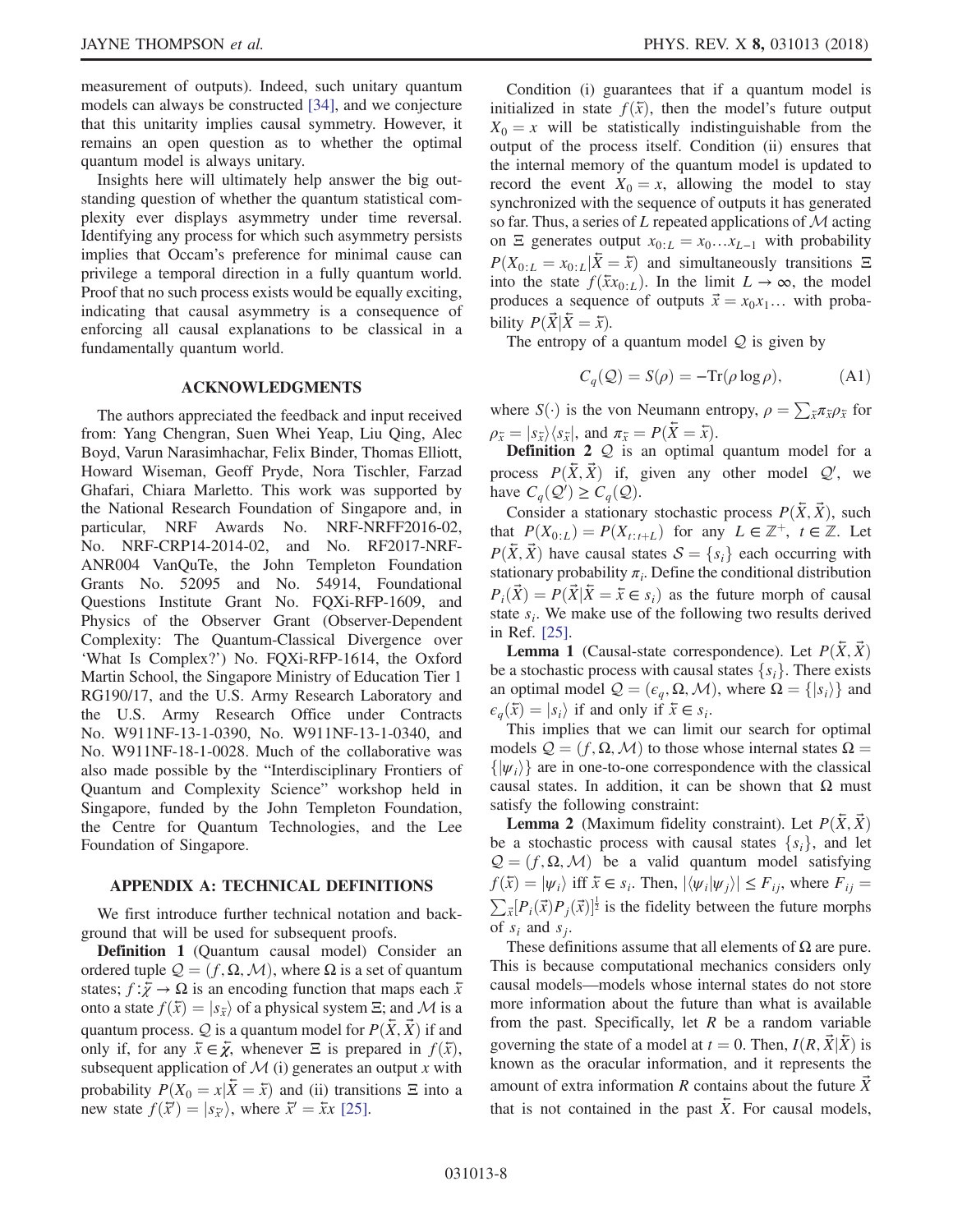$I(R, \dot{X} | \dot{X}) = 0$  [\[8\].](#page-12-8) In Appendix [E](#page-11-1), we show that this allows us to assume that all elements of  $\Omega$  are pure without loss of generality.

## <span id="page-8-0"></span>APPENDIX B: PROOFS OF OPTIMALITY

Here, we formally prove that the quantum models for the heralding coin given in Eqs. [\(3\)](#page-3-1) and [\(4\)](#page-4-1) are optimal.

### 1. Optimality of the causal model

Let  $P_h^+$  denote the heralding coin process, with the corresponding  $\varepsilon$ -machine depicted in Fig. [2\(a\)](#page-2-0).

**Theorem 1.** Consider  $Q^+ = (e^+_{q}, \Omega^+, \mathcal{M}^+),$  where  $\varepsilon_q^+(\bar{x}) = |s_i^+\rangle$  if and only if  $\bar{x} \in s_i^+$ , with

$$
|s_0^+\rangle = \sqrt{1-p}|0\rangle + \sqrt{p}|1\rangle,
$$
  
\n
$$
|s_1^+\rangle = \sqrt{q}|2\rangle + \sqrt{1-q}|1\rangle,
$$
 (B1)

 $\Omega^+ = \{ |s_0^+ \rangle, |s_1^+ \rangle \}$ , and  $\mathcal{M}^+$  described by the quantum<br>circuit in Fig. 3(a) Here  $\mathcal{O}^+$  is an optimal quantum model circuit in Fig. [3\(a\).](#page-3-0) Here,  $\mathcal{Q}^+$  is an optimal quantum model for  $\mathcal{P}_h^+$ .

Proof.—We prove this by contradiction. Assume there exists some  $Q = (f, \Omega, M)$  such that  $C_q(Q) < C_q(Q^+)$ . Lemma 1 implies that we can assume  $\Omega = {\vert \psi_0 \rangle, \vert \psi_1 \rangle}$  for some  $|\psi_0\rangle$  and  $|\psi_1\rangle$  and encoding function  $f(\bar{x}) = |\psi_i\rangle$  if and only if  $\bar{x} \in s_t^+$ , without loss of generality. Here,  $C_q(Q)$ , the view property of the anomalis  $\int |w_t - \tau^+|$ , is a the von Neumann entropy of the ensemble  $\{|\psi_i\rangle, \pi_i^+\}$ , is a monotonically decreasing function of  $|\psi_i\rangle$ . [50] Thus monotonically decreasing function of  $|\langle \psi_0 | \psi_1 \rangle|$  [\[50\]](#page-13-15). Thus,  $C_q(\mathcal{Q}) < C_q(\mathcal{Q}^+)$  implies that  $|\langle \psi_0 | \psi_1 \rangle| > |\langle s_0^+ | s_1^+ \rangle|$  $\sqrt{p(1-q)}$ . Meanwhile, Lemma 2 implies

$$
|\langle \psi_0 | \psi_1 \rangle| \le \sum_{\vec{x}} [P_0^+(\vec{x}) P_1^+(\vec{x})]^{\frac{1}{2}} = \sqrt{p(1-q)}.
$$
 (B2)

This is a contradiction. Thus, no such  $Q$  exists.  $\Box$ 

### 2. Optimality of the retrocausal model

Let  $\mathcal{P}_h$ <sup>-</sup> denote the time reversal of the heralding coin process, with the corresponding  $\varepsilon$ -machine in Fig. [2\(b\).](#page-2-0)

**Theorem 2.** Define  $Q^- = (e^-_q, \Omega^-,\mathcal{M}^-)$ , where  $(\bar{v}) = (s^-_q)$  if and only if  $\bar{v} \in s^-_q$  with  $\varepsilon_{q}^{-}(\bar{y}) = |s_{i}^{-}\rangle$  if and only if  $\bar{y} \in s_{i}^{-}$ , with

$$
|s_0^-\rangle = |0\rangle,
$$
  
\n
$$
|s_1^-\rangle = \sqrt{q}|0\rangle + \sqrt{1-q}|1\rangle,
$$
  
\n
$$
|s_2^-\rangle = |1\rangle,
$$
 (B3)

 $\Omega^- = \{ |s_i^-\rangle \}$ , and the measurement process  $\mathcal{M}^-$  given in Fig. 3(b) Here  $\Omega^-$  is an optimal quantum model for  $\mathcal{D}^-$ . Fig. [3\(b\).](#page-3-0) Here,  $Q^-$  is an optimal quantum model for  $\mathcal{P}_h^-$ .

Below, we break down the proof of this theorem into a series of small steps. Each step is phrased as a lemma.

<span id="page-8-1"></span>**Lemma 3.** Let  $Q = (f, \Omega, M)$  be a quantum model for  $\mathcal{P}_h^-$  satisfying  $f(\vec{y}) = |\psi_i\rangle$  iff  $\vec{y} \in s_i^-$ . Then, up to a unitary rotation rotation,

 $|\psi_0\rangle=|0\rangle,$ 

$$
|\psi_1\rangle = r \sin \theta e^{i\omega} |0\rangle + \sqrt{1 - r^2} e^{i\alpha} |1\rangle + r \cos \theta |2\rangle,
$$
  

$$
|\psi_2\rangle = |1\rangle,
$$
 (B4)

for some  $\theta \in [0, \pi/2], 0 \le r \le 1, \alpha, \omega \in [0, 2\pi],$  such that  $r \sin \theta \leq \sqrt{q}$  and  $\sqrt{1 - r^2} \leq \sqrt{1 - q}$ .

Proof.—Set  $F_{ij} = \sum_{\vec{y}} [P_i(\vec{y})P_j(\vec{y})]^{\frac{1}{2}}$ . Explicit evalu-<br>on vields  $F^- = \sqrt{a} F^- = 0$ ,  $F^- = \sqrt{1-a}$ . By the ation yields  $F_{01} = \sqrt{q}$ ,  $F_{02} = 0$ ,  $F_{12} = \sqrt{1-q}$ . By the maximum fidelity constraint,  $|\langle \psi_i | \psi_j \rangle| \le F_{ij}$ . Thus,<br> $\langle \psi_k | \psi_k \rangle = 0$ . Therefore,  $|\psi_k \rangle = |0\rangle$  and  $|\psi_k \rangle = |1\rangle$  up to  $\langle \psi_0 | \psi_2 \rangle = 0$ . Therefore,  $|\psi_0 \rangle = |0\rangle$  and  $|\psi_2 \rangle = |1\rangle$  up to a unitary rotation. We can then write  $|\psi_1\rangle$  in the form above without loss of generality, as the coefficient of  $|2\rangle$  can be made real and positive by choosing a suitable definition of basis element  $|2\rangle$ . Meanwhile, constraints on  $|\langle \psi_1 | \psi_2 \rangle| \le$  $\sqrt{1-q}$  and  $|\langle \psi_0 | \psi_1 \rangle| \leq \sqrt{q}$  imply  $r \sin \theta \leq \sqrt{q}$  and  $\sqrt{1-r^2} \leq \sqrt{1-q}$ .

Our models described in Eq. [\(4\)](#page-4-1) can be obtained by setting  $r \sin \theta e^{i\omega} = \sqrt{q}$  and  $\sqrt{1 - r^2} e^{i\alpha} = \sqrt{1 - q}$  in<br>Formulation is corresponds to choosing  $|y_{\alpha}\rangle = |s_{\alpha}\rangle$ Eq. [\(B4\)](#page-8-1) (i.e., this corresponds to choosing  $|\psi_0\rangle = |s_0\rangle$ )<br> $|\psi_0\rangle = |s_0\rangle$  and  $|\psi_1\rangle = |s_0\rangle$ ). The subsequent lemma then  $|\psi_1\rangle = |s_1\rangle$ , and  $|\psi_2\rangle = |s_2\rangle$ ). The subsequent lemma then establishes that this is the optimal choice establishes that this is the optimal choice.

**Lemma 4.** For any quantum model  $\mathcal{Q} = (f, \Omega, \mathcal{M})$  of  $\mathcal{P}_h$ <sup>–</sup> satisfying  $f(\vec{y}) = |\psi_i\rangle$  if and only if  $\vec{y} \in s_i^-$ ,

$$
C_q(\mathcal{Q}) \ge C_q(\mathcal{Q}^-). \tag{B5}
$$

In other words,  $Q^-$ , as described by Eq. [\(4\)](#page-4-1), is the lowest entropy (optimal) model that satisfies the causal-state correspondence.

Proof.—By definition,  $C_q(Q^-) = S(\rho^-)$  for  $-\sum_{\pi^-|S^- \setminus \{s^-\}}$  where  $\pi^- - P^{-}(\vec{v} \in s^-)$  and the  $\rho^- = \sum_i \pi_i^- |s_i^- \rangle \langle s_i^-|$ , where  $\pi_i^- = P_{\overline{h}}(\vec{y} \in s_i^-)$  and the states  $\overline{|s_i|}$  are given in Eq. [\(4\)](#page-4-1). We label the eigenvalues<br>of this state from largest to smallest by  $\lambda = \lambda - \lambda$ of this state from largest to smallest by  $\lambda_0^-$ ,  $\lambda_1^-$ ,  $\lambda_2^-$ . Meanwhile, by the above lemma,  $C_q(Q) = S(\rho^{\psi_1})$ , where

$$
\rho^{\psi_1} = \pi_0^- |0\rangle\langle 0| + \pi_2^- |1\rangle\langle 1| + \pi_1^- |\psi_1\rangle\langle \psi_1|,
$$

and  $|\psi_1\rangle$  is described by Eq. [\(B4\).](#page-8-1) We label the eigenvalues of  $\rho^{\psi_1}$  from largest to smallest by  $\lambda_0^{\psi_1}$ ,  $\lambda_1^{\psi_1}$ ,  $\lambda_2^{\psi_1}$ . To establish that  $C_a(Q) \geq C_a(Q^-)$ , it is sufficient to show  $\lambda^- \rightarrow \lambda^{\psi_1}$ , where  $\ge$  denotes majorization [\[51\].](#page-13-16) This is established by proving that (1)  $\lambda_0^- \ge \lambda_0^{\psi_1}$  and (2)  $\lambda_0^- + \lambda_1^- \ge \lambda_0^{\psi_1} + \lambda_1^{\psi_1}$ .<br>We begin by establishing  $\lambda_0^- \ge \lambda_1^{\psi_1}$ . By the minim

<span id="page-8-2"></span>both begin by establishing  $\lambda_0^- \geq \lambda_0^{\psi_1}$  and  $(2)$   $\lambda_0^- + \lambda_1^- \geq \lambda_0^{\psi_1} + \lambda_1^{\psi_1}$ .<br>We begin by establishing  $\lambda_0^- \geq \lambda_0^{\psi_1}$ . By the minimax principle [\[52\],](#page-13-17) the largest eigenvalue for  $\rho^{\psi_1}$  is

$$
\lambda_0^{\psi_1} = \max_{|\langle x|x\rangle|^2 = 1} \langle x|\rho^{\psi_1}|x\rangle.
$$
 (B6)

<span id="page-8-3"></span>Suppose that this maximum is attained for some  $|x\rangle =$  $|x(t, \phi, \kappa, \eta)\rangle$  such that

$$
|x\rangle = t \sin \phi e^{i\eta} |0\rangle + e^{i\kappa} \sqrt{1 - t^2} |1\rangle + t \cos \phi |2\rangle, \quad (B7)
$$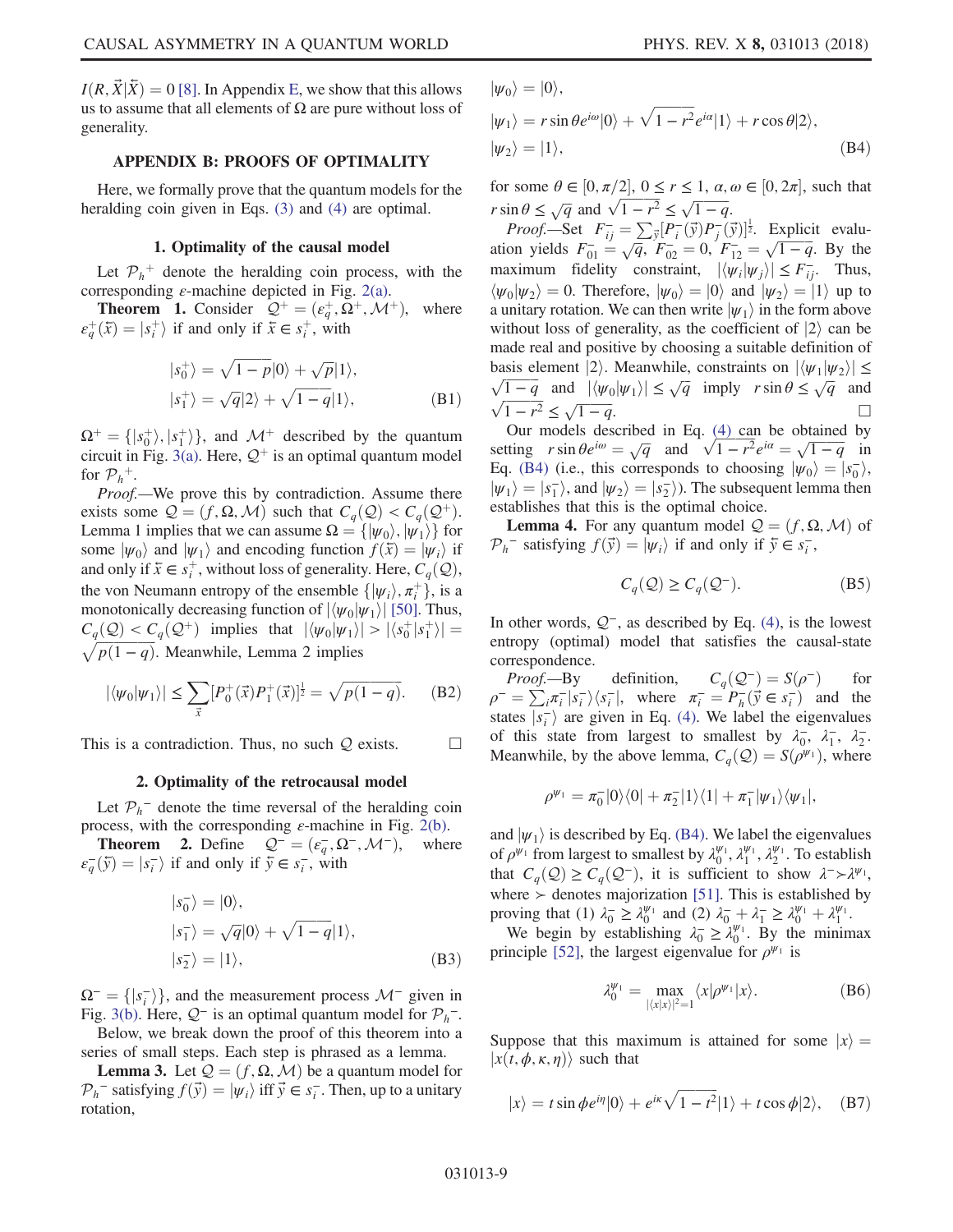where  $\phi \in [0, \pi/2], \quad 0 \le t \le 1, \text{ and } \eta, \quad \kappa \in [0, 2\pi].$ <br>We can assume the coefficient of  $|2\rangle$  is real and nositive We can assume the coefficient of  $|2\rangle$  is real and positive because Eq. [\(B6\)](#page-8-2) remains unchanged when  $|x\rangle \rightarrow e^{i\psi} |x\rangle$ . Substituting Eq. [\(B7\)](#page-8-3) into Eq. [\(B6\)](#page-8-2) yields

<span id="page-9-1"></span>
$$
\lambda_0^{\psi_1} = \pi_0^- |\langle x|0\rangle|^2 + \pi_2^- |\langle x|1\rangle|^2 + \pi_1^- |rt \sin \theta \sin \phi e^{i(\omega - \eta)} + e^{i(\alpha - \kappa)} \sqrt{1 - r^2} \sqrt{1 - t^2} + rt \cos \theta \cos \phi|^2.
$$
 (B8)

We defined  $|x(t, \phi, \kappa, \eta)\rangle$  to be the vector that maximizes Eq. [\(B8\)](#page-9-1); thus, we have implicitly optimized over  $\kappa$  and  $\eta$  in Eq. [\(B8\).](#page-9-1) This optimization will automatically set  $e^{i(\alpha-\kappa)} =$  $e^{i(\omega-\eta)}=1$  [since any two complex numbers  $c_1, c_2 \in \mathbb{C}$ satisfy  $|c_1 + c_2|^2 \le (|c_1| + |c_2|)^2$ . Using this and trigo-<br>nometry identities to simplify Eq. (B8), we obtain nometry identities to simplify Eq. [\(B8\),](#page-9-1) we obtain

<span id="page-9-2"></span>
$$
\lambda_0^{\psi_1} = \pi_0^- t^2 \sin^2 \phi + \pi_2^- (1 - t^2) + \pi_1^- |rt \cos (\phi - \theta) + \sqrt{1 - r^2} \sqrt{1 - t^2}|^2. \quad (B9)
$$

We now show that there always exists some  $\lambda_0^{\psi_1'}$  such that  $\lambda_0^- \geq \lambda_0^{\psi_1'} \geq \lambda_0^{\psi_1}$ . The maximum fidelity constraint implies  $r \sin(\theta) \leq \sqrt{q}$ . Thus, there exists some  $d\theta$  such that  $r \sin(\theta + d\theta) = \sqrt{q}$  (in particular we choose the solution  $r \sin(\theta + d\theta) = \sqrt{q}$  (in particular, we choose the solution<br>of this equation where  $0 < \theta + d\theta < \pi/2$ ) Consider of this equation where  $0 < \theta + d\theta \le \pi/2$ ). Consider

$$
\lambda_0^{\psi_1'} = \max_{|\langle x|x\rangle|^2=1} \langle x|\rho^{\psi_1'}|x\rangle,
$$
  

$$
\rho^{\psi_1'} = \pi_0^-|0\rangle\langle 0| + \pi_2^-|1\rangle\langle 1| + \pi_1^-|\psi_1'\rangle\langle \psi_1'|,
$$

where

$$
|\psi'_1\rangle = r \sin (\theta + d\theta)|0\rangle + \sqrt{1 - r^2}|1\rangle + r \cos (\theta + d\theta)|2\rangle
$$
  
=  $\sqrt{q}|0\rangle + \sin \chi \sqrt{1 - q}|1\rangle + \cos \chi \sqrt{1 - q}|2\rangle,$   
(B10)

for  $\sin \chi = \sqrt{1 - r^2}/\sqrt{1 - q}$ . Furthermore, let  $|x'| = |x(t, \beta, 0, 0)\rangle$  be defined as  $|x(t, \beta, 0, 0)\rangle$  be defined as

$$
|x'\rangle = t\sin\beta|0\rangle + \sqrt{1-t^2}|1\rangle + t\cos\beta|2\rangle \qquad (B11)
$$

<span id="page-9-3"></span>for  $\beta = \min(\pi/2, \phi + d\theta)$ . Then, we have

$$
\lambda_0^{\psi_1'} \ge \langle x' | \rho^{\psi_1'} | x' \rangle \n= \pi_0^- t^2 \sin^2 \beta + \pi_2^- (1 - t^2) \n+ \pi_1^- | rt \cos (\beta - \theta - d\theta) + \sqrt{1 - r^2} \sqrt{1 - t^2}|^2 \n\ge \pi_0^- t^2 \sin^2 \phi + \pi_2^- (1 - t^2) \n+ \pi_1^- | rt \cos (\phi - \theta) + \sqrt{1 - r^2} \sqrt{1 - t^2}|^2 \n= \lambda_0^{\psi_1}, \qquad (B12)
$$

where we have used the fact that  $0 \le \phi \le \beta \le \pi/2$ and  $|\beta - \theta - d\theta| \le |\phi - \theta| \le \pi/2$ . Specifically, these two conditions imply  $\sin \beta \geq \sin \phi$  and  $\cos (\beta - \theta - d\theta) \geq$  $\cos (\phi - \theta) \ge 0$ . Thus, we have  $\lambda_0^{\psi_1'} \ge \lambda_0^{\psi_1}$ .<br>To show  $\lambda_0^{-1} > \lambda_0^{\psi_1}$  we define  $|y\rangle$  to be the

To show  $\lambda_0^- \ge \lambda_0^{\psi_1}$ , we define  $|y\rangle$  to be the state satisfying  $\lambda_0^{\psi_1'} = \langle y | \rho^{\psi_1'} | y \rangle$ . In general, we can parametrize

$$
|y\rangle = we^{ia}|0\rangle + \sqrt{1 - w^2} \sin \xi e^{ib}|1\rangle + \sqrt{1 - w^2} \cos \xi |2\rangle
$$

for  $0 \le w \le 1$ ,  $\xi \in [0, \pi/2]$ , and a,  $b \in [0, 2\pi]$ . Using the same aroument as in Eq. (B9), we can show  $a - b - 0$  and same argument as in Eq. [\(B9\)](#page-9-2), we can show  $a = b = 0$  and thus

$$
\lambda_0^{\psi_1'} = \pi_0^- w^2 + \pi_2^- (1 - w^2) \sin^2 \xi + \pi_1^- |\sqrt{1 - q} \sqrt{1 - w^2} \cos (\chi - \xi) + \sqrt{q} w|^2.
$$
\n(B13)

Define  $|y'\rangle = w|0\rangle + \sqrt{1 - w^2}|1\rangle$ . By mirroring the alveis in Eq. (B12) we find analysis in Eq. [\(B12\),](#page-9-3) we find

$$
\lambda_0^- \ge \langle y' | \rho^- | y' \rangle \n= \pi_0^- w^2 + \pi_2^- (1 - w^2) \n+ \pi_1^- |\sqrt{1 - q} \sqrt{1 - w^2} + \sqrt{q} w|^2 \n\ge \lambda_0^{w'_1}.
$$
\n(B14)

Together, the above results imply  $\lambda_0^- \geq \lambda_0^{\psi_1'} \geq \lambda_0^{\psi_1}$ , establishing step (1),  $\lambda_0^- \geq \lambda_0^{\psi_1}$ .

For step (2), we must show  $\lambda_0^- + \lambda_1^- \ge \lambda_0^{\psi_1} + \lambda_1^{\psi_1}$ . However, by construction,  $\rho^-$  only spans a two-dimensional Hilbert space; thus, we have  $\lambda_0^- + \lambda_1^- = 1$ . It follows<br>that  $\lambda_-^+ + \lambda_-^+ > \lambda_{\mu_1}^{\mu_1} + \lambda_{\mu_2}^{\mu_2}$ . Together, these results imply that  $\lambda_0^- + \lambda_1^- \ge \lambda_0^{\psi_1} + \lambda_1^{\psi_1}$ . Together, these results imply  $\lambda^-\ge \lambda^{\psi_1}$  and therefore  $C(\Omega^-) \le C(\Omega)$  $\lambda^-$ ≻ $\lambda^{\psi_1}$  and therefore  $C_q(\mathcal{Q}^-) \leq C_q(\mathcal{Q})$ .  $\Box$ 

By Lemma 1,  $\mathcal{P}_h^-$  has an optimal quantum model that satisfies the causal-state correspondence. Meanwhile, by Lemma 4, any Q satisfying the causal-state correspondence must have  $C_q(\mathcal{Q}) \geq C_q(\mathcal{Q}^-)$ . It follows that  $\mathcal{Q}^-$  is an optimal quantum model for  $P_h^-$ .

### APPENDIX C: PROOF OF RESULT 2

<span id="page-9-0"></span>Here, we prove Result 2. To do this, we require some preliminary lemmas. The first connects the capacity for quantum models to improve upon their optimal classical counterparts with causal asymmetry.

Lemma 5. If the classical and quantum statistical complexities of a process P coincide, such that  $C_q^+ = C_\mu^+$ , then P is causally symmetric and  $C^+ = C^- = F$ is causally symmetric and  $C^+_\mu = C^-_\mu = E$ .<br>Proof We first make use of the prior

Proof.—We first make use of the prior results, showing that whenever classical models waste information, more efficient quantum models exist [\[27\].](#page-13-4) Specifically,  $C^+_\mu > E$ if and only if  $C_q^+ < C_\mu^+$ . Thus,  $C_q^+ = C_\mu^+$  implies that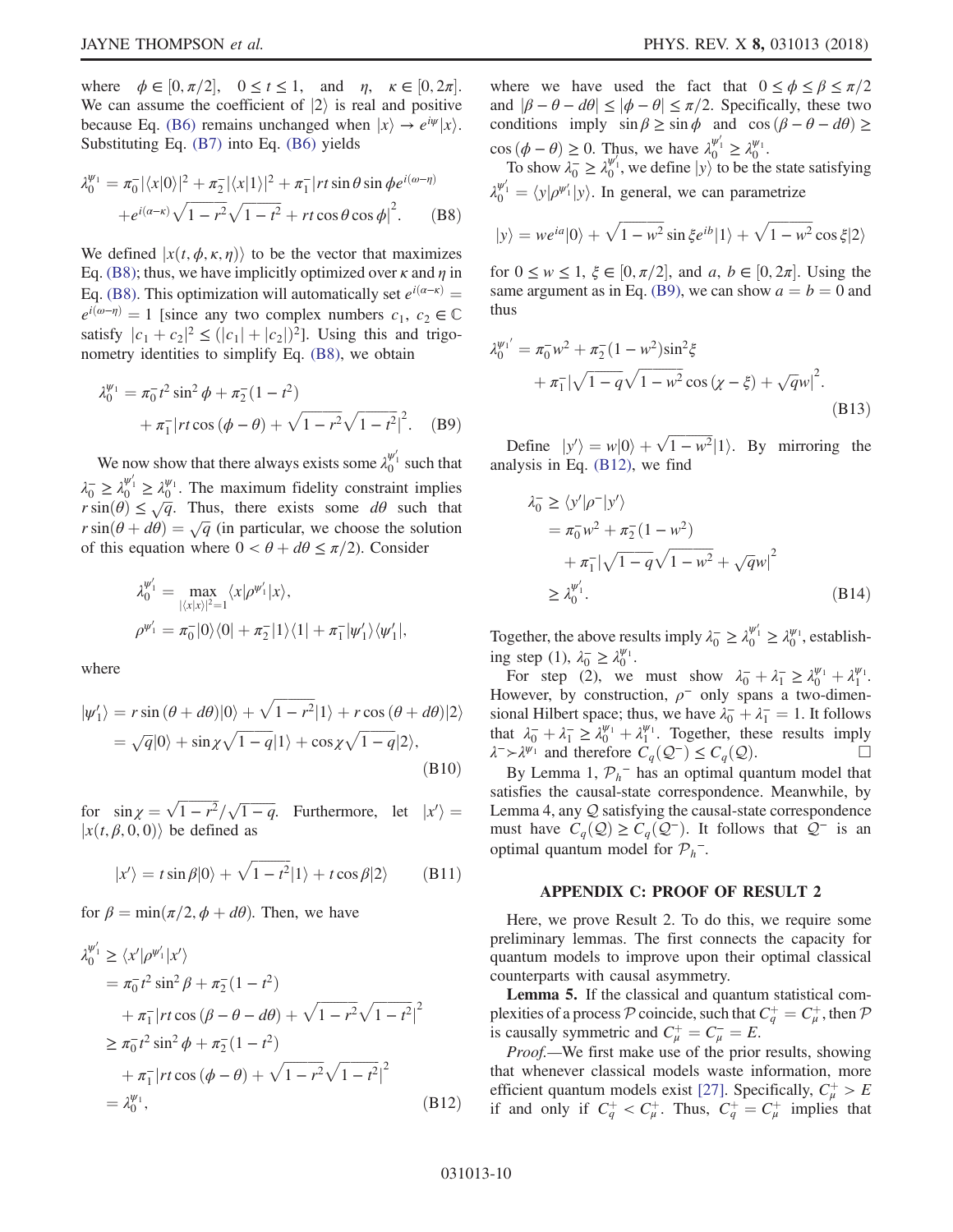$C^+_{\mu} = E$ . It is therefore sufficient to show that  $C^+_{\mu} = E$ <br>implies  $C^- = E$ implies  $C_{\mu}^- = E$ .<br>We prove this

We prove this by contradiction. Assume  $C_{\mu}^{+} = E$  but  $C_{\mu}^- > E$ . Now,  $C_{\mu}^+ = E$  implies  $H(S_{-1}|\vec{X}) = 0$ , where  $S_{-1}$ <br>is the random variable governing the causal state at  $t = -1$ is the random variable governing the causal state at  $t = -1$ [\[14\]](#page-12-9). Thus, given  $\vec{x}$ , we can find a unique  $s_i$  such that  $P(\overline{X} = \overline{x} | \overline{X} = \overline{x})$  is only nonzero when  $\overline{x} \in s_i$ . It follows that the sets  $\tau_i = {\{\vec{x}|P_i(\vec{X} = \vec{x}) \neq 0\}}$  form a partitioning on the space of all futures (i.e.,  $\tau_i \cap \tau_j = \emptyset$  for  $i \neq j$ ).

Furthermore, any two  $\bar{x}$ ,  $\bar{x}' \in s_i$  satisfy  $P(\bar{X}|\bar{X} = \bar{x}) =$  $P(\vec{X} | \vec{X} = \vec{x}')$ , by definition of  $s_i$ . Thus, Bayes' theorem<br>implies that the  $\tau_i$ , partition the future into equivalence implies that the  $\tau_i$  partition the future into equivalence classes  $\vec{x} \sim \vec{x}'$  if and only if  $P(\vec{X}|\vec{X} = \vec{x}) = P(\vec{X}|\vec{X} = \vec{x}')$ [\[53\]](#page-13-18). Hence,  $\{\tau_i\}$  constitute the retrocausal states. Bayes' theorem also yields  $P(\bar{X} = \bar{x} | \bar{X} = \bar{x} \in \tau_i) \neq 0$  only when  $\bar{x} \in s_i$ . This implies  $H(S_{-1}^- | \bar{X} = \bar{x}) = 0$ , where  $S_{-1}^-$  governs the retrocausal state at time  $t = -1$ . Hence  $C = F$  which the retrocausal state at time  $t = -1$ . Hence,  $C_{\mu}^{-} = E$ , which is a contradiction.

It follows as a direct corollary of this result that causal asymmetry vanishes for deterministic processes [i.e., processes where  $H(\hat{X}|\hat{X})=0$ .

**Lemma 6.** Any deterministic process  $P(\bar{X}, \bar{X})$  has  $\Delta C_{\mu} = 0.$ 

*Proof.*—Any deterministic process has  $E = C_F^+$  [\[14,54\]](#page-12-9). Since  $E \leq C_q^+ \leq C_\mu^+$ , it follows that  $E = C_\mu^+ = C_q^+$ ; thus, according to the above lemma,  $\Delta C_{\mu} = 0$ .  $\Box$ 

Our next lemma makes use of q-machines [\[33\]](#page-13-6), the simplest currently known quantum models. Consider a process  $\mathcal{P} = P(\bar{X}, \bar{X})$  whose classical *ε*-machine has a collection of causal states  $S = \{s_i\}$  and transition probabilities  $T_{ij}^x$ . Let k denote the cryptic order of  $P(\bar{X}, \vec{X})$ , defined as the smallest *l* such that  $H(S_l|X_{0;\infty})=0$ [\[28,33,54\]](#page-13-19). The q-machine of  $P$  has internal states  $|S_i\rangle$ defined by a recursive relation

<span id="page-10-0"></span>
$$
|S_i\rangle = |S_i(l = k)\rangle, \quad \text{where} \tag{C1}
$$

$$
|S_i(l)\rangle = \sum_{x,j} \sqrt{T_{ij}^x} |x\rangle |S_j(l-1)\rangle, \tag{C2}
$$

and  $|S_i(0)\rangle = |i\rangle$ . The associated encoding function satisfies  $f(\bar{x}) = |S_i\rangle$  whenever  $\bar{x} \in s_i$  [\[28,33\]](#page-13-19). Let  $C_q = S(\rho)$ be the q-machine complexity—the amount of information a q-machine stores about the past, where  $\rho = \sum_i \pi_i |S_i\rangle \langle S_i|$ . Meanwhile, let the max entropy  $\bar{D}_q = \log tr[\rho]$ <br>machine state complexity the minimum dimen- $]^{0}$  be the qmachine state complexity—the minimum dimensionality of any quantum system  $\Xi$  capable of storing these internal states. Note that since q-machines are valid quantum models,  $C_q^+ \leq \bar{C}_q^+$  and  $C_q^- \leq \bar{C}_q^-$ . Likewise,  $D_q^+ \leq \bar{D}_q^+$ and  $D_{a}^{-} \leq \overline{D}_{a}^{-}$ . We now establish that the q-machine for  $P$  and its time reversal  $P^-$  have coinciding von Neumann entropies and coinciding max entropies.

**Lemma 7.** Let  $P(\bar{X}, \bar{X})$  be a stationary stochastic process and  $P^-(\bar{Y}, \bar{Y})$  its time reversal, with q-machine complexity  $\bar{C}_q^+$  and  $\bar{C}_q^-$ , and q-machine state complexity  $\bar{D}_q^+$  and  $\bar{D}_q^-$ , respectively. Then,  $\bar{C}_q^+ = \bar{C}_q^-$  and  $\bar{D}_q^+ = \bar{D}_q^-$ .<br>Proof. We first introduce some compact notation. Let Proof.—We first introduce some compact notation. Let  $P(\bar{X} = \bar{x}, \bar{X} = \bar{x}) = P_{\tilde{x}}$  and, similarly,  $P(\bar{X} = \bar{x} | \bar{X} = \bar{x}) = P_{\tilde{x}}$ 

 $P_{\vec{x}|\vec{x}}, P(\vec{X} = \vec{x}|S_{-1} = s_i) = P_i(\vec{x})$ , as well as  $P(\vec{X} = \vec{x}) =$  $P_{\bar{x}}$  and  $P(\bar{x} \in s_i) = \pi_i$ .

Now let  $|S_t^+|$  denote the internal states of the q-machine for  $\vec{v}$   $\vec{v}$  and  $\vec{v}$  and  $\vec{v}$   $\vec{v}$  and  $\vec{v}$   $\vec{v}$  and  $\vec{v}$   $\vec{v}$  and  $\vec{v}$   $\vec{v}$  and  $\vec{v}$   $\vec{v}$  and  $\vec{v}$   $\vec{v}$  and  $\vec{$  $P(\bar{X}, \vec{X})$ , such that  $\rho^+ = \sum_i \pi_i |S_i^+\rangle \langle S_i^+|$  and  $\bar{C}_i^+ = S(\rho^+).$ From existing work [\[28,33\]](#page-13-19), we know that  $\lim_{l\to\infty} \langle S_i(l)|S_j(l)\rangle = \langle S_i(k)|S_j(k)\rangle$ . Thus, let  $\omega^+(l)$  $\sum_{i} \pi_i |S_i^+(l)\rangle \langle S_i^+(l)|$  and  $\omega^+ = \lim_{l \to \infty} \omega^+(l)$  such that  $\bar{C}_q^+ = S(\omega^+)$ . Then,

$$
\omega^{+} = \lim_{l \to \infty} \sum_{i} \pi_{i} |S_{i}(l)\rangle \langle S_{i}(l)|,
$$
  
\n
$$
= \sum_{i} \pi_{i} \sum_{\vec{x}, \vec{x}'} \sqrt{P_{i}(\vec{x}) P_{i}(\vec{x}')} |\vec{x}\rangle \langle \vec{x}'|,
$$
  
\n
$$
= \sum_{i} \sum_{\vec{x} \in S_{i}} P_{\vec{x}} \sum_{\vec{x}, \vec{x}'} \sqrt{P_{\vec{x}} |\vec{x} P_{\vec{x}'}| \vec{x}} |\vec{x}\rangle \langle \vec{x}'|,
$$
  
\n
$$
= \sum_{\vec{x}, \vec{x}', \vec{x}, \vec{x}'} \sqrt{P_{\vec{x}} |\vec{x} P_{\vec{x}} P_{\vec{x}'} | \vec{x} P_{\vec{x}'}} \delta_{\vec{x}, \vec{x}} |\vec{x}\rangle \langle \vec{x}'|.
$$
 (C3)

Furthermore, the forward q-machine complexity is given by  $\bar{C}_q^+ = S(\omega^+)$ . A similar argument shows that  $\bar{C}_q^-$  is given by  $\bar{C}_q^- = S(\omega^-)$ , where  $\overline{C}_q^{\perp} = S(\omega^-)$ , where

$$
\omega^- = \sum_{\vec{x}, \vec{x}', \vec{x}, \vec{x}'} \sqrt{P_{\vec{x}|\vec{x}} P_{\vec{x}} P_{\vec{x}'|\vec{x}'} P_{\vec{x}'}} \, \delta_{\vec{x}, \vec{x}'} |\vec{x}\rangle \langle \vec{x}'|.
$$
 (C4)

Consider now the pure state

$$
|\psi\rangle_{\bar{X}, \vec{X}} = \sum_{\bar{x}, \vec{x}} \sqrt{P(\bar{x}, \vec{x})} |\bar{x}, \vec{x}\rangle, \tag{C5}
$$

which represents the quantum superposition, or the  $q$  sample [\[55\]](#page-14-0), over all possible output strings of the stochastic process  $P(\bar{X}, \bar{X})$ , with associated density operator

$$
\rho_{\bar{X},\vec{X}} = \sum_{i,i'} \sum_{\bar{x} \in s_i} \sum_{\vec{x}' \in s'_i} \sum_{\vec{x},\vec{x}'} \sqrt{P_{\vec{x}'} P_{\vec{x}}} |\bar{x}\rangle |\bar{x}\rangle \langle \bar{x}' | \langle \bar{x}' |.
$$
 (C6)

We can verify that  $\omega^+ = \text{Tr}_{\bar{X}}[\rho_{\bar{X}\bar{X}}]$  and  $\omega^- = \text{Tr}_{\bar{X}}[\rho_{\bar{X}\bar{X}}].$ <br>Thus  $S(\omega^-) = S(\omega^+)$  and therefore  $\bar{C}^+ = \bar{C}^-$ . The Thus,  $S(\omega^-) = S(\omega^+)$ , and therefore,  $\bar{C}_q^+ = \bar{C}_q^-$ . The q-machine complexities of the forward and backward processes thus coincide.

Note that the ranks of  $\omega^+$  and  $\omega^-$  must also coincide. Thus, an analogous argument establishes that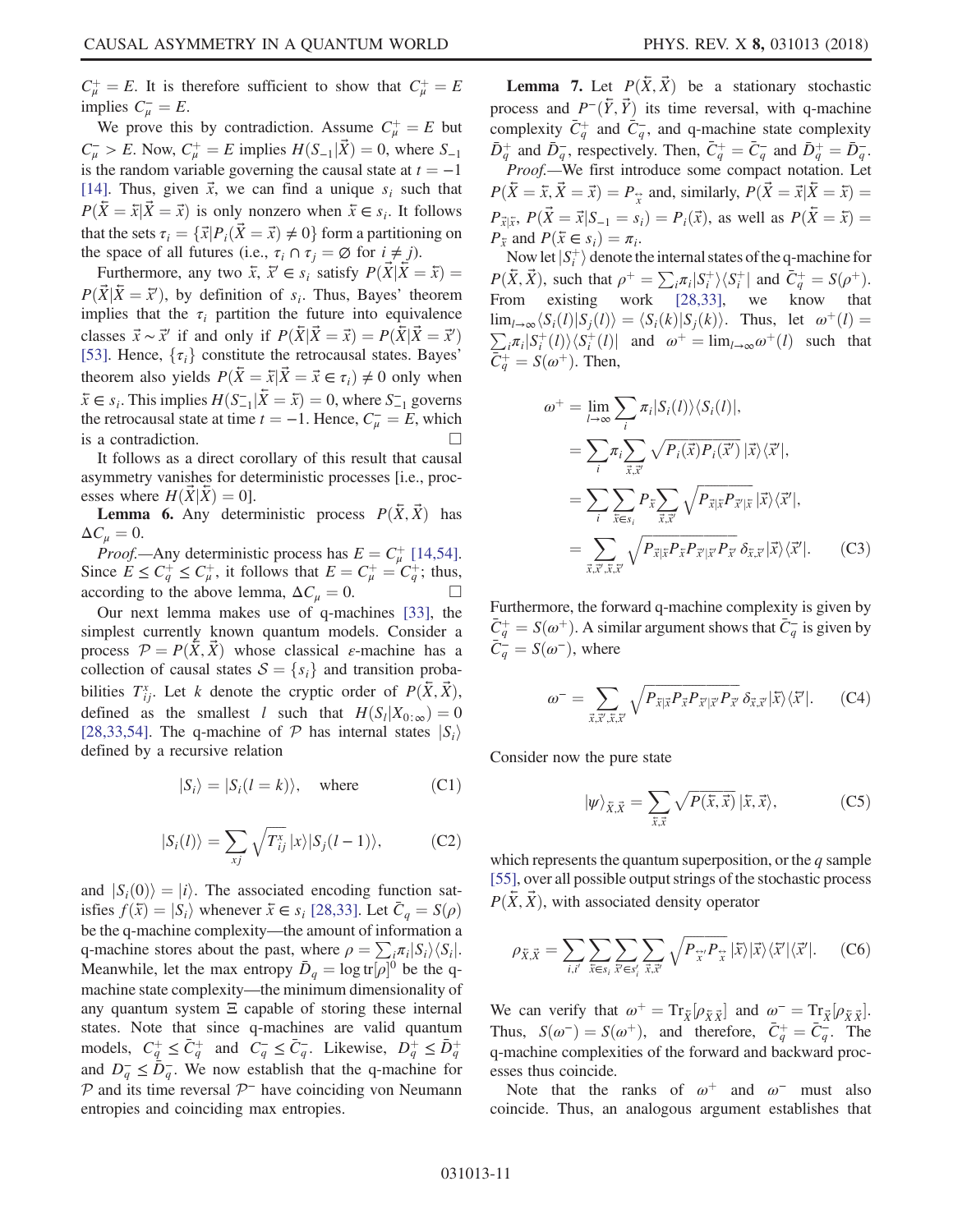$\log tr[\rho^+]$  $]0 = \log tr[\rho^-]$ <br>same dimens  $]0$ , indicating the two models also have the same dimensionality. Therefore,  $\bar{D}_q^+ = \bar{D}_q^-$ .  $\square$ <br>We now prove Result 2. Consider any stochastic process  $\mathcal{D}_q$ .

We now prove Result 2. Consider any stochastic process  $P$ . First, assume  $P$  is causally asymmetric, such that  $\Delta C_u \neq 0$ . Note that this implies  $C^+_\mu, C^-_\mu > E$  (by Lemma 5). Meanwhile, Lemma 7 implies that  $\bar{C}_q^+ = \bar{C}_q^-$ . Thus, it is explicient to show that  $\bar{C}_q^+ \leq C_1^+$  and  $\bar{C}_q^- \leq C_2^-$  whenever sufficient to show that  $\overline{C}_q^+ < C_\mu^+$  and  $\overline{C}_q^- < C_\mu^-$ , whenever  $C_{\mu}^{+}$ ,  $C_{\mu}^{-}$  > E.

Note that for a general process,  $\overline{C}_q < C_\mu$  if and only if the q-machine has two internal states with nonzero overlap  $\langle S_i|S_j\rangle > 0$  [\[56\].](#page-14-1) It was also previously established that whenever  $C_u > E$ , we can find some  $\langle S_i(1)|S_i(1)\rangle > 0$ [\[27\]](#page-13-4), as defined by Eq. [\(C1\)](#page-10-0). It follows from the iterative construction that  $\langle S_i|S_j\rangle > 0$ , and thus  $\overline{C}_q < C_\mu$ . Therefore,  $C^+_\mu > E$  implies  $\bar{C}^+_q < C^+_\mu$  and  $C^-_\mu > E$  implies  $\bar{C}^-_q < C^-_\mu$ . Hence, for any causally asymmetric  $P$ ,

$$
\max(C_q^+, C_q^-) < \min(C_\mu^+, C_\mu^-). \tag{C7}
$$

Conversely, suppose  $\max(C_q^+, C_q^-) = \min(C_\mu^+, C_\mu^-)$ . Without  $\log_{10}$  of generality, we can assume  $C^+ < C^-$ . This implies loss of generality, we can assume  $C^+_{\mu} \leq C^-_{\mu}$ . This implies either (i)  $C_q^+ = C_\mu^+$  or (ii)  $C_q^- = C_\mu^+$ . In the case of (i), direct<br>application of Lamma 5 implies  $C_1^+ = C_2^- = F$ . In the case application of Lemma 5 implies  $C_{\mu}^{+} = C_{\mu}^{-} = E$ . In the case<br>of (ii) we have  $C_{\mu}^{+} > \bar{C}_{\mu}^{+} - \bar{C}_{\mu}^{-} > C_{\mu}^{-} - C_{\mu}^{+}$  which implies of (ii), we have  $C_{\mu}^{+} \geq \bar{C}_{q}^{+} = \bar{C}_{q}^{-} \geq C_{q}^{-} = C_{\mu}^{+}$ , which implies  $C_{\tau}^{+} = \bar{C}_{\tau}^{+}$ . In other words g most inseg are not more of figure  $C_{\mu}^{+} = \bar{C}_{q}^{+}$ . In other words, q-machines are not more efficient<br>than c machines in modeling  $\mathcal{D}$ . This is true if and only if than  $\varepsilon$ -machines in modeling  $P$ . This is true if and only if  $C_q^+ = C_\mu^+$  [\[27,28\].](#page-13-4) Thus, Lemma 5 again implies  $C_\mu^+ = C_\mu^-$  This completes the proof  $C_{\mu}^{\perp} = E$ . This completes the proof.

## <span id="page-11-0"></span>APPENDIX D: n-m FLOWER PROCESS

The family of  $n-m$  flower processes demonstrates how causal asymmetry can be potentially unbounded (see Fig. [5\)](#page-11-2). The process has statistical complexity  $C_{\mu}^{+} = 1 + \frac{1}{2} \log[n]$ . In contrast, the time-reversed process will have at most  $m + 1$  causal states, and thus  $C_{\mu}^- \leq \log[m+1]$ . Meanwhile, the predictive and retrodictive topological state complexities satisfy  $D^+ = \log[n+1]$ tive topological state complexities satisfy  $D_{\mu}^{+} = \log[n+1]$ <br>and  $D \leq \log[m+1]$ . Note that n and m can be adjusted and  $D_{\mu}^{-} \le \log[m+1]$ . Note that *n* and *m* can be adjusted<br>independently Setting  $m = 2$  and allowing *n*  $\rightarrow \infty$  yields independently. Setting  $m = 2$ , and allowing  $n \to \infty$ , yields diverging  $C^+_{\mu}$  but finite  $C^-_{\mu}$ . Thus,  $\Delta C_{\mu}$  also diverges to infinity. A similar divergence is witnessed for topological state complexity.

Applying Result 2, we see that  $C_q^+$  and  $C_q^-$  are both bounded above by log 3. The same is also true for  $D_q^+$  and  $D_{a}^{-}$ . Thus, quantum models of this process can fit within a single qutrit, whether modeling in forward or reverse time. In the specific case of the former,  $C^{\dagger}_{\mu}$  and  $D^{\dagger}_{\mu}$  diverge to infinity. Thus, we obtain a family of processes whose quantum models field an unbounded memory advantage in both the entropic and single-shot sense.

<span id="page-11-2"></span>

FIG. 5. The *n-m* flower process, illustrated for the case  $m = 2$ , and n even. Physically, this process can be generated by a set  $\{d_1, ..., d_n\}$  of *m*-sided dice, where each die  $d_i$  is biased so that it lands on side  $j \in \{1, ..., m\}$  with probability  $p_j^i$  (and, in general, the bias on each die is different, such that  $p_i^i \neq p_i^k$  for  $i \neq k$ ). We randomly select a die  $d_i$ , recording the choice  $x_t = i$ . Afterwards, we role the die, transcribing the outcome j as  $x_{t+1} = j + n$ .

## APPENDIX E: EXCLUDING MIXED-STATE MODELS

<span id="page-11-1"></span>In this appendix, we consider more general causal models  $Q = (f, \Omega, \mathcal{M})$ , which have the freedom to encode pasts

$$
f(\bar{x}) = \omega_{\bar{x}} = \sum_{k} q_k(\bar{x}) |\psi_k^{\bar{x}}\rangle \langle \psi_k^{\bar{x}}|
$$
 (E1)

into mixed quantum states. We show that this does not allow for models that are more optimal than those that only encode pasts into pure quantum states.

**Theorem 3.** Consider a stochastic process  $P(\bar{X}, \bar{X})$ , with a causal model  $\mathcal{Q} = (f, \Omega, \mathcal{M})$ . If the internal states of Q are mixed, such that  $f(\bar{x}) = \sum_i q_i(\bar{x}) |\psi_i^{\bar{x}}\rangle \langle \psi_i^{\bar{x}}|$ , then<br>we can always find a causal model  $O' - (f' O' M')$  such we can always find a causal model  $Q' = (f', \Omega', \mathcal{M}')$  such that  $f'(\overline{x}) = |s_1\rangle \langle s_2|$  and  $C(\Omega') \leq C(\Omega)$ that  $f'(\bar{x}) = |s_{\bar{x}}\rangle\langle s_{\bar{x}}|$  and  $C_q(\mathcal{Q}') \leq C_q(\mathcal{Q})$ .<br>Proof Let  $P(\bar{Y}, \bar{Y})$  have causal state

*Proof.*—Let  $P(X, X)$  have causal states  $S = \{s_i\}.$ Suppose  $\mathcal{Q} = (f, \Omega, \mathcal{M})$  is an optimal causal model for  $P(\bar{X}, \bar{X})$ , with mixed internal states.

It is trivial to generalize the causal-state correspondence to mixed-state models. Thus, we can assume that  $Q$  has an encoding function, where

$$
f(\bar{x}) = \omega_i = \sum_k q_k(s_i) |\psi_k^{(i)}\rangle\langle\psi_k^{(i)}|
$$
 (E2)

if and only if  $\bar{x} \in s_i$ . Therefore, the internal states  $\Omega =$  $\{\omega_i\}$  are in one-to-one correspondence with the classical causal states.

Our proof makes use of the requirement that causal models store no oracular information, i.e.,  $I(R, X|X) =$  $\sum_{\bar{x}} P(\bar{x}) I(R, \vec{X} | \vec{X} = \bar{x}) = 0$ , where R is the random variable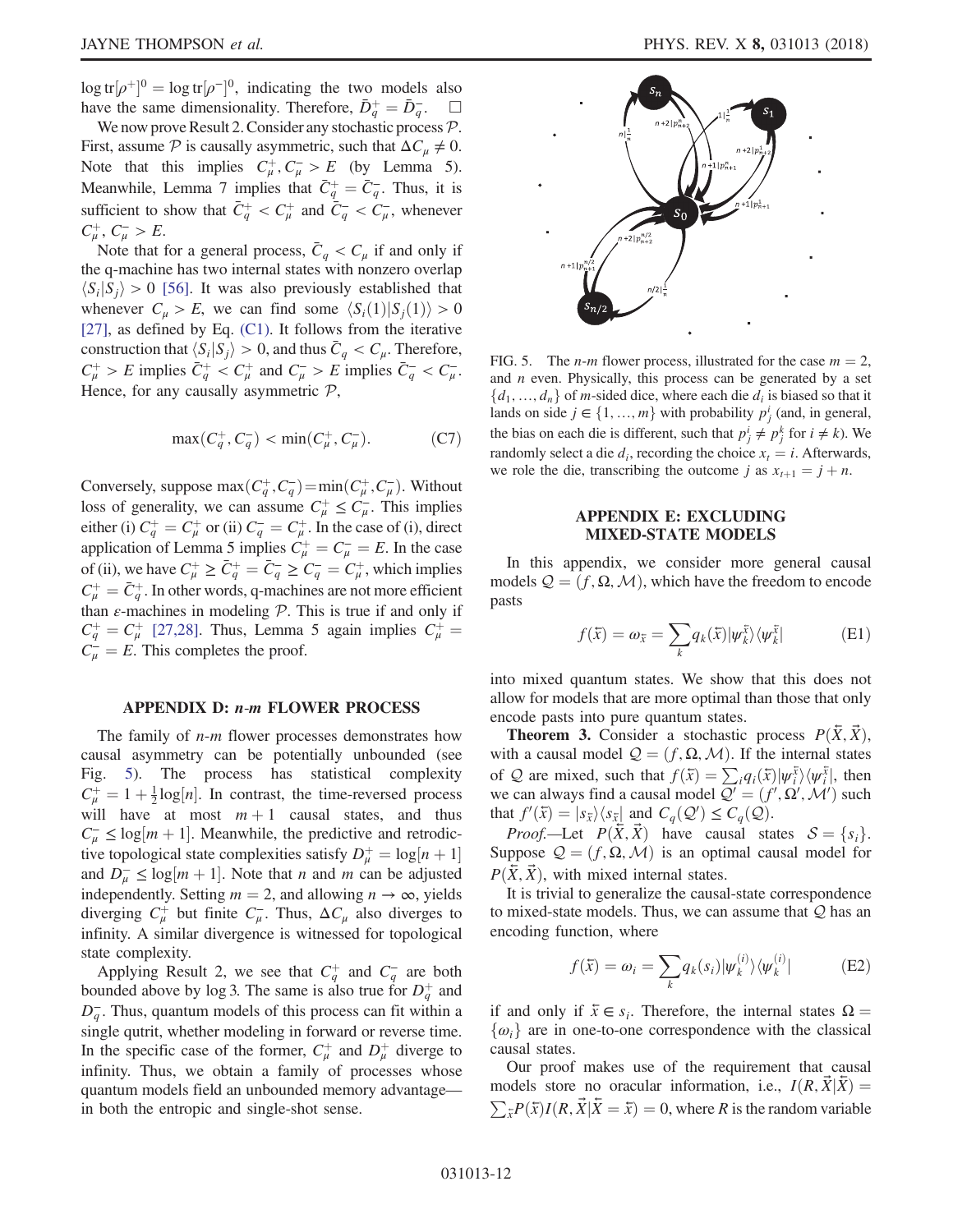governing the memory. Regrouping the pasts into causalstate equivalence classes yields  $\sum_{s_i \in \mathcal{S}} \pi_i I(R, \vec{X} | \vec{x} \in s_i) = 0$ , where  $\pi_i$  is the probability that the past belongs to  $s_i$ . Thus,  $I(R, \vec{X} | \vec{x} \in s_i) = 0$  for every  $s_i \in S$ .

We have assumed some elements of  $\Omega$  are mixed. In particular, suppose we have a specific  $\omega_{i'} = \omega \in \Omega$  with  $S(\omega) > 0$  which occurs with probability  $\pi_{i'} = \pi$ . Let  $\bar{x}$  be a  $S(\omega) > 0$ , which occurs with probability  $\pi_{i'} = \pi$ . Let  $\bar{x}$  be a particular past such that  $f(\bar{x}) = \omega$  and let  $\Psi = f(\omega)$ .) be a particular past such that  $f(\bar{x}) = \omega$ , and let  $\Psi = {\vert \psi_k \rangle}$  be a set of pure states that form an unraveling of  $\omega$ . There must exist some  $q_k \in [0, 1]$  such that  $\omega = \sum_k q_k |\psi_k\rangle\langle\psi_k|$ . Now, let  $\mathcal{O}_{\mathcal{X}}$  be a quantum process that maps  $\omega$  to a classical let  $\mathcal{O}_\mathcal{M}$  be a quantum process that maps  $\omega$  to a classical random variable  $\vec{X}$  governed by probability distribution  $P(\vec{X}|\vec{X} = \vec{x})$ . By definition of a quantum model, this process can always be constructed by concatenations of  $M$  acting on a physical system  $\Xi$ .

Let A represent the state of  $\Xi$ , and let B be the random variable that governs the resulting output of  $\mathcal{O}_M$  acting on Ξ. Zero oracular information implies that A and B must be uncorrelated when conditioned on observing past  $\bar{x}$ . Therefore,  $\mathcal{O}_\mathcal{M}(|\psi_k\rangle\langle\psi_k|)=\mathcal{O}_\mathcal{M}(|\psi_i\rangle\langle\psi_i|)=\mathcal{O}_\mathcal{M}(\omega)$  for all  $|\psi_k\rangle$ ,  $|\psi_i\rangle \in \Psi$ .

Now, consider the entropy of Q. By concavity of entropy,

$$
S\left(\sum_{j} \pi_{j} \omega_{j}\right) = S\left(\sum_{k} q_{k} \left(\pi |\psi_{k}\rangle\langle\psi_{k}| + \sum_{\omega_{j} \neq \omega} \pi_{j} \omega_{j}\right)\right)
$$

$$
\geq \sum_{k} q_{k} S\left(\pi |\psi_{k}\rangle\langle\psi_{k}| + \sum_{\omega_{j} \neq \omega} \pi_{j} \omega_{j}\right)
$$

$$
\geq \min_{k} S\left(\pi |\psi_{k}\rangle\langle\psi_{k}| + \sum_{\omega_{j} \neq \omega} \pi_{j} \omega_{j}\right).
$$
 (E3)

Without loss of generality, we can assume that this minimum is obtained for  $k = 0$ . Let  $\Omega'' = (\Omega \backslash \omega) \cup$  $\{|\psi_0\rangle\langle\psi_0|\}$  be a set of internal states, where  $\omega$  is replaced with  $|\psi_0\rangle\langle\psi_0|$ , and define the encoding function  $f''$  such that  $f''(\bar{x}) = f(\bar{x})$ , except when  $f(\bar{x}) = \omega$ , whereby  $f''(\bar{x}) = |\psi_0\rangle\langle\psi_0|$ . Define a new quantum model  $Q'' = (f'', \Omega'', \mathcal{M})$ . Clearly,  $C_q(Q'') \leq C_q(Q)$ .

If any of the states in  $\Omega''$  are still mixed, then by repeating the above procedure, we can replace them with pure states, thereby constructing a model  $\mathcal{Q}' = (f', \mathbf{\Omega}', \mathcal{M})$ <br>with pure internal states such that  $C(\mathcal{Q}') < C(\mathcal{Q})$ with pure internal states such that  $C_q(\mathcal{Q}') \leq C_q(\mathcal{Q})$ .  $\Box$ 

- <span id="page-12-0"></span>[1] N. Linden, S. Popescu, A. J. Short, and A. Winter, *Quantum* Mechanical Evolution Towards Thermal Equilibrium, [Phys.](https://doi.org/10.1103/PhysRevE.79.061103) Rev. E 79[, 061103 \(2009\)](https://doi.org/10.1103/PhysRevE.79.061103).
- [2] S. Popescu, A. J. Short, and A. Winter, Entanglement and the Foundations of Statistical Mechanics, [Nat. Phys.](https://doi.org/10.1038/nphys444) 2, 754 [\(2006\).](https://doi.org/10.1038/nphys444)
- [3] D. N. Page and W. K. Wootters, Evolution without Evolution: Dynamics Described by Stationary Observables, [Phys.](https://doi.org/10.1103/PhysRevD.27.2885) Rev. D 27[, 2885 \(1983\).](https://doi.org/10.1103/PhysRevD.27.2885)
- [4] H. Price, Time's Arrow & Archimedes' Point: New Directions for the Physics of Time (Oxford University Press, New York, 1997).
- <span id="page-12-1"></span>[5] J. P. Crutchfield, C. J. Ellison, and J. R. Mahoney, Time's Barbed Arrow: Irreversibility, Crypticity, and Stored Information, Phys. Rev. Lett. **103**[, 094101 \(2009\).](https://doi.org/10.1103/PhysRevLett.103.094101)
- <span id="page-12-2"></span>[6] J. P. Crutchfield, *Between Order, and Chaos*, [Nat. Phys.](https://doi.org/10.1038/nphys2190) 8, [17 \(2012\).](https://doi.org/10.1038/nphys2190)
- <span id="page-12-3"></span>[7] Formally, this implies that the conditional mutual information  $I(R, \vec{X} | \vec{X})$  is zero, where R is the random variable governing the state of Ξ. In the literature,  $I(R, \vec{X} | \vec{X})$  is called oracular information, as it captures the amount of information a state of the memory s stores about the future that is not contained in the past [\[8,9\]](#page-12-8). Note that this notion of causal model differs from the recent developments in quantum causal models [\[10,11\]](#page-12-10) and from foundation work on causal inference [\[12\].](#page-12-11)
- <span id="page-12-8"></span>[8] J. P. Crutchfield, C. J. Ellison, R. G. James, and J. R. Mahoney, Synchronization and Control in Intrinsic and Designed Computation: An Information-Theoretic Analysis of Competing Models of Stochastic Computation, [Chaos](https://doi.org/10.1063/1.3489888) 20, [037105 \(2010\).](https://doi.org/10.1063/1.3489888)
- [9] C. J. Ellison, J. R. Mahoney, R. G. James, J. P. Crutchfield, and J. Reichardt, Information Symmetries in Irreversible Processes, Chaos 21[, 037107 \(2011\)](https://doi.org/10.1063/1.3637490).
- <span id="page-12-10"></span>[10] J.-M. A. Allen, J. Barrett, D. C. Horsman, C. M. Lee, and R. W. Spekkens, Quantum Common Causes and Quantum Causal Models, Phys. Rev. X 7[, 031021 \(2017\)](https://doi.org/10.1103/PhysRevX.7.031021).
- [11] F. Costa and S. Shrapnel, Quantum Causal Modelling, [New](https://doi.org/10.1088/1367-2630/18/6/063032) J. Phys. 18[, 063032 \(2016\)](https://doi.org/10.1088/1367-2630/18/6/063032).
- <span id="page-12-11"></span>[12] J. Pearl, Causal Inference in Statistics: An Overview, [Statistics Surveys](https://doi.org/10.1214/09-SS057) 3, 96 (2009).
- <span id="page-12-4"></span>[13] J.P. Crutchfield and K. Young, Inferring Statistical Complexity, [Phys. Rev. Lett.](https://doi.org/10.1103/PhysRevLett.63.105) 63, 105 (1989).
- <span id="page-12-9"></span>[14] C. R. Shalizi and J. P. Crutchfield, Computational Mechanics: Pattern and Prediction, Structure and Simplicity, [J. Stat.](https://doi.org/10.1023/A:1010388907793) Phys. 104[, 817 \(2001\).](https://doi.org/10.1023/A:1010388907793)
- <span id="page-12-5"></span>[15] W. M. Gonalves, R. D. Pinto, J. C. Sartorelli, and M. J. de Oliveira, Inferring Statistical Complexity in the Dripping Faucet Experiment, [Physica \(Amsterdam\)](https://doi.org/10.1016/S0378-4371(98)00164-2) 257A, 385 [\(1998\).](https://doi.org/10.1016/S0378-4371(98)00164-2)
- [16] J. B. Park, J. W. Lee, J.-S. Yang, H.-H. Jo, and H.-T. Moon, Complexity Analysis of the Stock Market, [Physica](https://doi.org/10.1016/j.physa.2006.12.042) [\(Amsterdam\)](https://doi.org/10.1016/j.physa.2006.12.042) 379A, 179 (2007).
- [17] P. Tino and M. Koteles, *Extracting Finite-State Represen*tations from Recurrent Neural Networks Trained on Chaotic Symbolic Sequences, [IEEE Trans. Neural Networks](https://doi.org/10.1109/72.750555) 10, [284 \(1999\)](https://doi.org/10.1109/72.750555).
- <span id="page-12-6"></span>[18] A. Cabello, M. Gu, O. Gühne, and Z.-P. Xu, Optimal Classical Simulation of State-Independent Quantum Contextuality, Phys. Rev. Lett. 120[, 130401 \(2018\).](https://doi.org/10.1103/PhysRevLett.120.130401)
- <span id="page-12-7"></span>[19] A. J. P. Garner, J. Thompson, V. Vedral, and M. Gu, Thermodynamics of Complexity and Pattern Manipulation, Phys. Rev. E 95[, 042140 \(2017\)](https://doi.org/10.1103/PhysRevE.95.042140).
- [20] K. Wiesner, M. Gu, E. Rieper, and V. Vedral, *Information*theoretic lower bound on energy cost of stochastic computation, in Proceedings of the Royal Society of London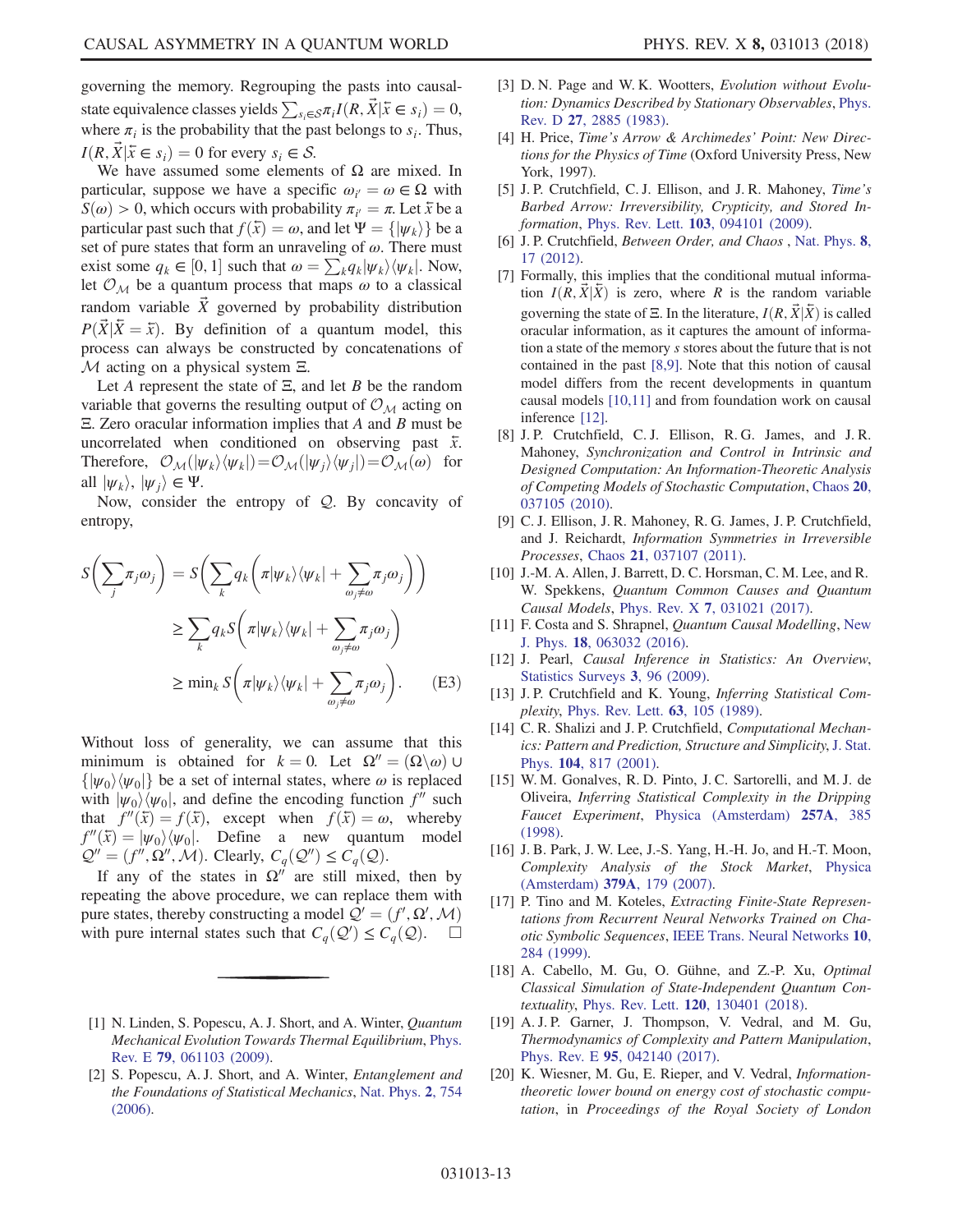JAYNE THOMPSON *et al. PHYS. REV. X 8, 031013 (2018)* 

A: Mathematical, Physical and Engineering Sciences, Vol. 468 (The Royal Society, 2012) pp. 4058–4066.

- <span id="page-13-11"></span>[21] A. Cabello, M. Gu, O. Gühne, J.-Å. Larsson, and K. Wiesner, Thermodynamical Cost of Some Interpretations of Quantum Theory, Phys. Rev. A 94[, 052127 \(2016\).](https://doi.org/10.1103/PhysRevA.94.052127)
- [22] A. B. Boyd, D. Mandal, P. M. Riechers, and J. P. Crutchfield, Transient Dissipation and Structural Costs of Physical Information Transduction, [Phys. Rev. Lett.](https://doi.org/10.1103/PhysRevLett.118.220602) 118, 220602 [\(2017\).](https://doi.org/10.1103/PhysRevLett.118.220602)
- <span id="page-13-0"></span>[23] Note that in computational mechanics literature, causal asymmetry is often referred to as causal irreversibility [\[5\].](#page-12-1) Here, we choose the term causal asymmetry to avoid confusion with standard notions of irreversibility used in the physics community.
- <span id="page-13-1"></span>[24] R. Konig, R. Renner, and C. Schaffner, *The Operational* Meaning of Min- and Max-Entropy, [IEEE Trans. Inf. Theory](https://doi.org/10.1109/TIT.2009.2025545) 55[, 4337 \(2009\)](https://doi.org/10.1109/TIT.2009.2025545).
- <span id="page-13-2"></span>[25] W. Y. Suen, J. Thompson, A. J. P. Garner, V. Vedral, and M. Gu, The Classical-Quantum Divergence of Complexity in the Ising Spin Chain, Quantum 1[, 25 \(2017\).](https://doi.org/10.22331/q-2017-08-11-25)
- <span id="page-13-3"></span>[26] Note that these definitions implicitly assume we can only encode onto pure states  $\Omega$ . We show in Appendix [E](#page-11-1) that even when we allow the encoding function to map directly onto mixed quantum states, it does not help—there is always a pure state quantum causal model with entropy  $S(\rho) = \dot{C}_q^+$ (see Theorem 3).
- <span id="page-13-4"></span>[27] M. Gu, K. Wiesner, E. Rieper, and V. Vedral, Quantum Mechanics Can Reduce the Complexity of Classical Models, [Nat. Commun.](https://doi.org/10.1038/ncomms1761) 3, 762 (2012).
- <span id="page-13-19"></span>[28] P. M. Riechers, J. R. Mahoney, C. Aghamohammadi, and J. P. Crutchfield, Minimized State Complexity of Quantum-Encoded Cryptic Processes, [Phys. Rev. A](https://doi.org/10.1103/PhysRevA.93.052317) 93, 052317 [\(2016\).](https://doi.org/10.1103/PhysRevA.93.052317)
- <span id="page-13-13"></span>[29] M. S. Palsson, M. Gu, J. Ho, H. M. Wiseman, and G. J. Pryde, Experimentally Modeling Stochastic Processes with Less Memory by the Use of a Quantum Processor, [Sci. Adv.](https://doi.org/10.1126/sciadv.1601302) 3[, e1601302 \(2017\)](https://doi.org/10.1126/sciadv.1601302).
- [30] R. Tan, D. R. Terno, J. Thompson, V. Vedral, and M. Gu, Towards Quantifying Complexity with Quantum Mechanics, [Eur. Phys. J. Plus](https://doi.org/10.1140/epjp/i2014-14191-2) 129, 191 (2014).
- [31] A. Monras and A. Winter, Quantum Learning of Classical Stochastic Processes: The Completely Positive Realization Problem, [J. Math. Phys. \(N.Y.\)](https://doi.org/10.1063/1.4936935) 57, 015219 [\(2016\).](https://doi.org/10.1063/1.4936935)
- <span id="page-13-5"></span>[32] A. J. P. Garner, Q. Liu, J. Thompson, V. Vedral, and M. Gu, Provably Unbounded Memory Advantage in Stochastic Simulation Using Quantum Mechanics, [New J. Phys.](https://doi.org/10.1088/1367-2630/aa82df) 19, [103009 \(2017\).](https://doi.org/10.1088/1367-2630/aa82df)
- <span id="page-13-6"></span>[33] J. R. Mahoney, C. Aghamohammadi, and J. P. Crutchfield, Occam's Quantum Strop: Synchronizing and Compressing Classical Cryptic Processes via a Quantum Channel, [Sci.](https://doi.org/10.1038/srep20495) Rep. 6[, 20495 \(2016\)](https://doi.org/10.1038/srep20495).
- <span id="page-13-14"></span>[34] F. C. Binder, J. Thompson, and M. Gu, A Practical, Unitary Simulator for Non-Markovian Complex Processes, [arXiv:1709.02375.](http://arXiv.org/abs/1709.02375)
- <span id="page-13-7"></span>[35] J. Dressel, Weak Values as Interference Phenomena, [Phys.](https://doi.org/10.1103/PhysRevA.91.032116) Rev. A 91[, 032116 \(2015\)](https://doi.org/10.1103/PhysRevA.91.032116).
- [36] S. Gammelmark, B. Julsgaard, and K. Mølmer, Past Quantum States of a Monitored System, [Phys. Rev. Lett.](https://doi.org/10.1103/PhysRevLett.111.160401) 111[, 160401 \(2013\).](https://doi.org/10.1103/PhysRevLett.111.160401)
- [37] H. M. Wiseman, Weak Values, Quantum Trajectories, and the Cavity-QED Experiment on Wave-Particle Correlation, Phys. Rev. A 65[, 032111 \(2002\)](https://doi.org/10.1103/PhysRevA.65.032111).
- <span id="page-13-8"></span>[38] D. Tan, S. J. Weber, I. Siddiqi, K. Mølmer, and K. W. Murch, Prediction and Retrodiction for a Continuously Monitored Superconducting Qubit, [Phys. Rev. Lett.](https://doi.org/10.1103/PhysRevLett.114.090403) 114, [090403 \(2015\).](https://doi.org/10.1103/PhysRevLett.114.090403)
- [39] T. Rybarczyk, B. Peaudecerf, M. Penasa, S. Gerlich, B. Julsgaard, K. Mølmer, S. Gleyzes, M. Brune, J. M. Raimond, S. Haroche et al., Forward-Backward Analysis of the Photon-Number Evolution in a Cavity, [Phys. Rev. A](https://doi.org/10.1103/PhysRevA.91.062116) 91[, 062116 \(2015\).](https://doi.org/10.1103/PhysRevA.91.062116)
- [40] S. J. Weber, A. Chantasri, J. Dressel, A. N. Jordan, K. W. Murch, and I. Siddiqi, Mapping the Optimal Route between Two Quantum States, [Nature \(London\)](https://doi.org/10.1038/nature13559) 511, 570 [\(2014\).](https://doi.org/10.1038/nature13559)
- [41] P. Campagne-Ibarcq, L. Bretheau, E. Flurin, A. Auffèves, F. Mallet, and B. Huard, Observing Interferences between Past and Future Quantum States in Resonance Fluorescence, Phys. Rev. Lett. 112[, 180402 \(2014\).](https://doi.org/10.1103/PhysRevLett.112.180402)
- <span id="page-13-9"></span>[42] Note that since  $\rho(t)$  and  $E(t)$  vary over a continuum, the memory cost of tracking either is likely to be unbounded. Thus, one may need to modify present approaches. Existing approaches include the use of differential entropies [\[43\]](#page-13-10) and studying scaling as we track the process to greater precision [\[32\]](#page-13-5).
- <span id="page-13-10"></span>[43] S. Marzen and J. P. Crutchfield, *Informational and Causal* Architecture of Continuous-Time Renewal Processes, [J.](https://doi.org/10.1007/s10955-017-1793-z) Stat. Phys. 168[, 109 \(2017\).](https://doi.org/10.1007/s10955-017-1793-z)
- [44] T. J. Elliott and M. Gu, Superior Memory Efficiency of Quantum Devices for the Simulation of Continuous-Time Stochastic Processes, [npj Quantum Inf.](https://doi.org/10.1038/s41534-018-0064-4) 4, 18 [\(2018\).](https://doi.org/10.1038/s41534-018-0064-4)
- [45] N. Barnett and J. P. Crutchfield, Computational Mechanics of Input–Output Processes: Structured Transformations and the  $\epsilon$ -Transducer, [J. Stat. Phys.](https://doi.org/10.1007/s10955-015-1327-5) 161, 404 (2015).
- [46] J. Thompson, A. J. P. Garner, V. Vedral, and M. Gu, Using Quantum Theory to Simplify Input–Output Processes, [npj](https://doi.org/10.1038/s41534-016-0001-3) [Quantum Inf.](https://doi.org/10.1038/s41534-016-0001-3) 3, 6 (2017).
- <span id="page-13-12"></span>[47] J. Dressel, A. Chantasri, A. N. Jordan, and A. N. Korotkov, Arrow of Time for Continuous Quantum Measurement, Phys. Rev. Lett. 119[, 220507 \(2017\).](https://doi.org/10.1103/PhysRevLett.119.220507)
- [48] O.C.O. Dahlsten, Non-equilibrium Statistical Mechanics Inspired by Modern Information Theory, [Entropy](https://doi.org/10.3390/e15125346) 15, 5346 [\(2013\).](https://doi.org/10.3390/e15125346)
- [49] S. Still, D. A. Sivak, A. J. Bell, and G. E. Crooks, *Thermo*dynamics of Prediction, [Phys. Rev. Lett.](https://doi.org/10.1103/PhysRevLett.109.120604) 109, 120604  $(2012)$
- <span id="page-13-15"></span>[50] R. Jozsa and J. Schlienz, Distinguishability of States and von Neumann Entropy, [Phys. Rev. A](https://doi.org/10.1103/PhysRevA.62.012301) 62, 012301 [\(2000\).](https://doi.org/10.1103/PhysRevA.62.012301)
- <span id="page-13-16"></span>[51] M. A. Nielsen and G. Vidal, *Majorization and the Inter*conversion of Bipartite States, Quantum Inf. Comput. 1, 76 (2001).
- <span id="page-13-18"></span><span id="page-13-17"></span>[52] R. Courant and D. Hilbert, Methods of Mathematical Physics (Interscience, New York, 1953), Vol. 1.
- [53] To derive this, simply write  $P(\bar{X} = \bar{x} | \bar{X} = \bar{x} \in \tau_i) = \{ [P(\bar{X} = \bar{X} \cap \bar{X} = \bar{X} \cap \bar{X} = \bar{X} \cap \bar{X} = \bar{x} \in \tau_i) \}$  $\vec{x}|\vec{X}=\vec{x}P(\vec{x})]/[\sum_{\vec{x}\in S_i}P(\vec{X}=\vec{x}|\vec{X}=\vec{x})P(\vec{x})]\} = \{[P(\vec{X}=\vec{x}|\vec{x}|\vec{x}=\vec{x})]$  $\bar{X} = \bar{x} P(\bar{x}) / \left[ \sum_{\bar{x} \in s_i} P(\bar{X} = \bar{x}' | \bar{X} = \bar{x}) P(\bar{x}) \right].$